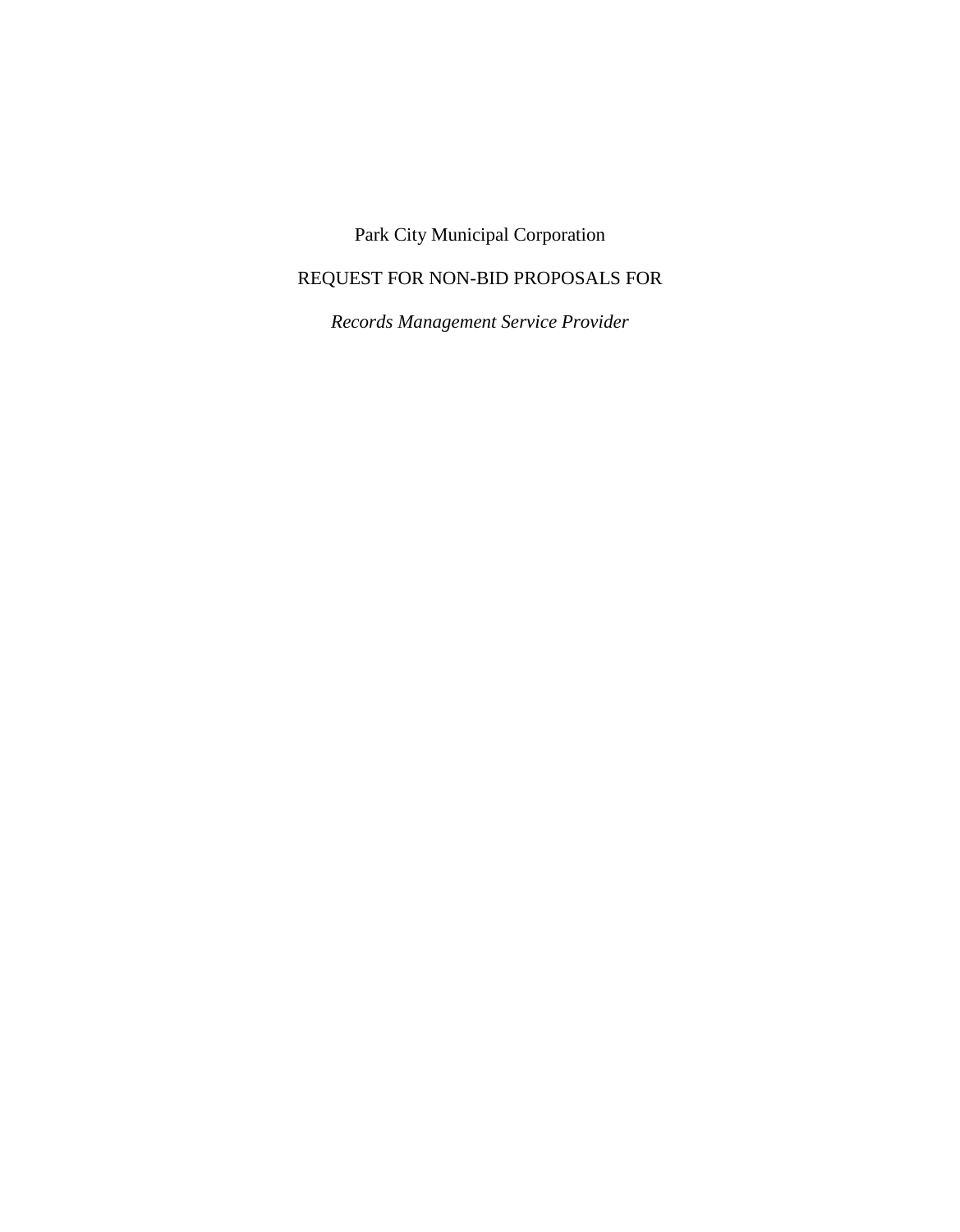#### **NOTICE** REQUEST FOR PROPOSALS *Records Management Service Provider*

PROPOSALS DUE: 12:00 p.m. MST on December 4, 2019

PROJECT NAME: Records Management Service Provider

RFP AVAILABLE: 12:00 p.m. MST on November 13, 2019

PROJECT LOCATION: 445 Marsac Avenue, Park City, UT 84060

PROJECT DESCRIPTION (brief): Software to track, store, and maintain vital records, as well as help with contract workflow applications.

PROJECT DEADLINE:

| <b>OWNER:</b>   | Park City Municipal Corporation<br>P.O. Box 1480<br>Park City, UT 84060                                                                                    |
|-----------------|------------------------------------------------------------------------------------------------------------------------------------------------------------|
| <b>CONTACT:</b> | Michelle Kellogg, City Recorder<br>michelle.kellogg@parkcity.org<br>All questions shall be submitted in writing by 5:00 p.m.<br>MST, on November 22, 2019. |

**Park City reserves the right to reject any or all proposals received or any reason. Furthermore, the City shall have the right to waive an informality or technicality in proposals received when in the best interest of the City.**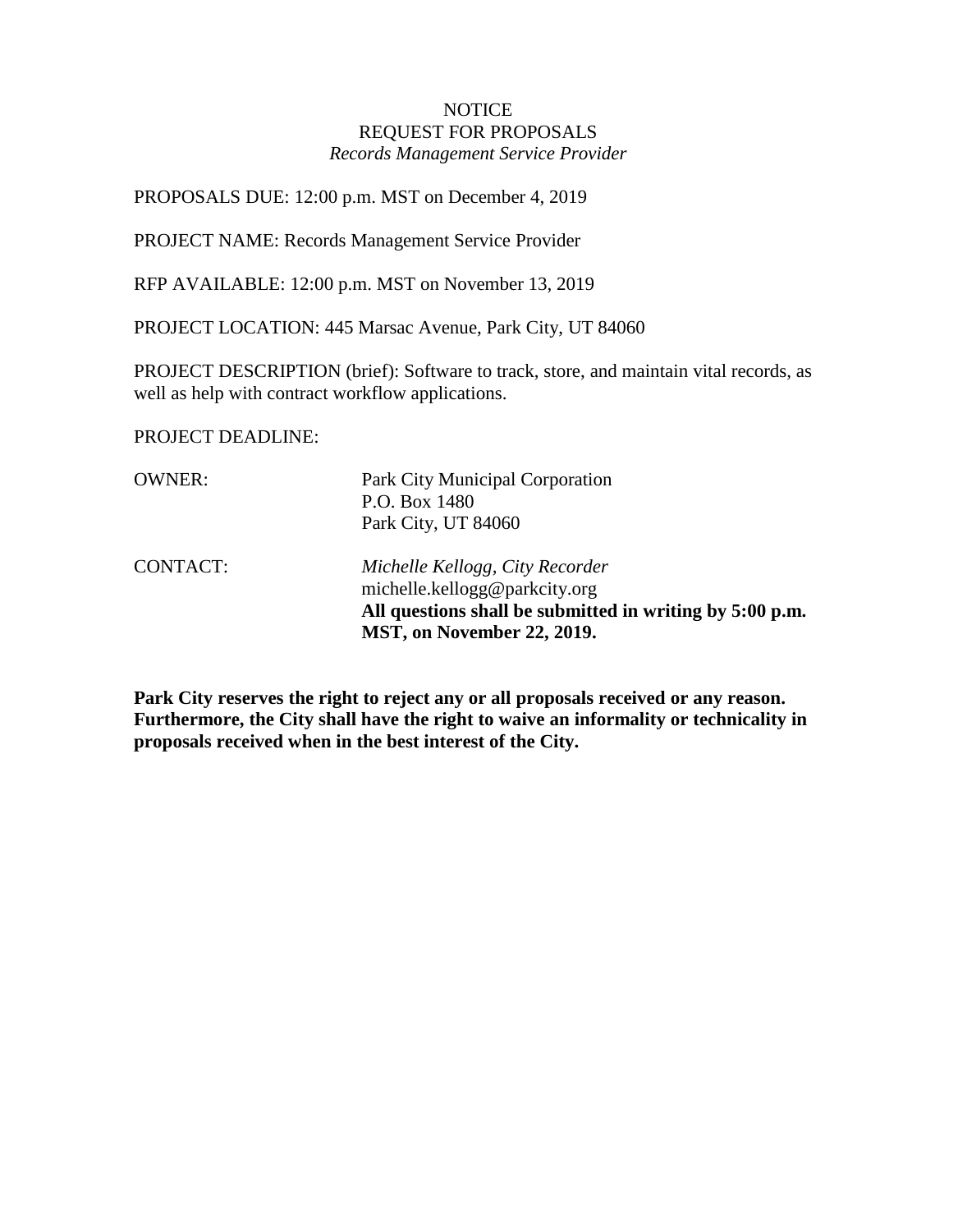### **I. Introduction**

Park City Municipal Corporation ("Park City" or "the City") is in need of a records management plan that tracks, stores, and maintains vital records, as well as helps with contract workflow applications.

### **II. Purpose of Project**

As Park City begins its process of implementing a records management plan, software is needed to track, store, and maintain vital records, as well as help with contract workflow applications.

### **III. Scope of Project**

- Ability to scan documents directly into software include type of scanners
- OCR documents
- Departmental security rights for multiple users
- Set up retention schedules and alert users before destruction
- Restrict access, manipulation and destruction of documents
- Import meta data from third party program, excel, or csv file
- Robust search capability
- Import documents directly from other software platforms
- Image adjustment of documents, cropping, redaction, etc.
- Public access portal
- Contract workflow with electronic signature capability
- Integrate GIS platforms (ArcGIS and Cityworks) with geo-reference capability and map display. Also, prefer a single URL to files, regardless of the storage location.

The software shall be customizable and upgradeable.

### **IV. Funding**

A records management system has been approved for Fiscal Year 2019-2020.

### **V. Content of Proposal**

Proposals will be valid through March 31, 2020, and will be evaluated on the criteria listed below.

- Scope of proposed work
- Cost of project
- Specifications of new equipment
- Capacity of new equipment
- Timeline for project completion
- Timeframe and availability of vendor to complete the project. Please include if your staff is available to work late evenings and weekends and if there are any additional costs associated for work in evenings and on weekends.
- Ongoing support
- Energy efficiencies or carbon reduction created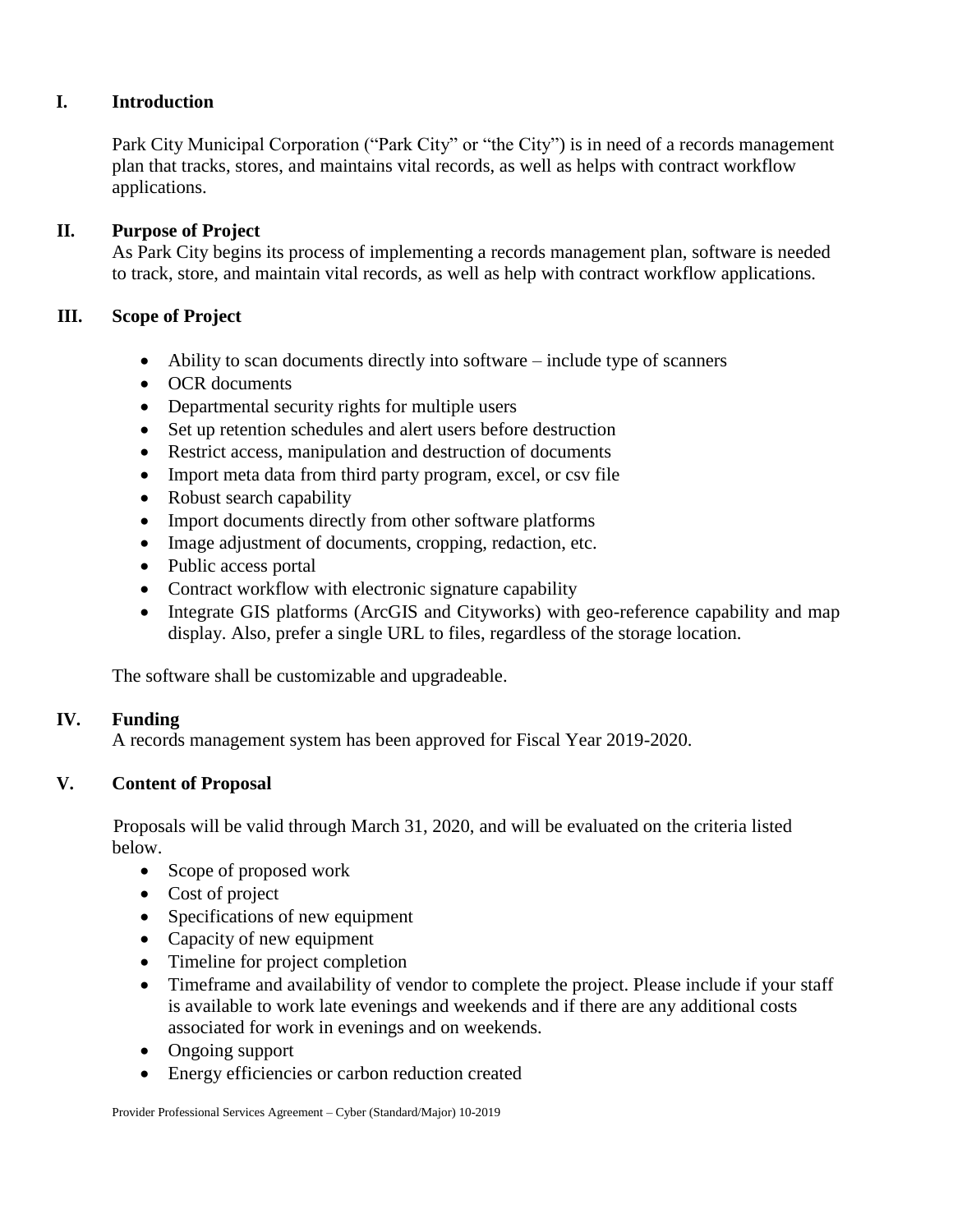- If the bidder utilizes third parties for completing RFP requirements, list what portion of the RFP will be completed by third parties and the name, if known, of the third party.
- The nature and extent of requested changes to our standard Park City Municipal Corporation Professional Services Agreement – Cyber (i.e., unwillingness to comply with our insurance/indemnity provisions, counts against a proposer). A copy of our sample agreement is attached hereto as Exhibit "A" and made a part hereof.

Park City Municipal Corporation reserves the right to cancel or modify the terms of this RFP and/or the project at any time and for any reason preceding contract award and reserves the right to accept or reject any or all proposals submitted pursuant to this request for proposals. Park City will provide respondents written notice of any cancellation and/or modification. Furthermore, the City shall have the right to waive any informality or technicality in proposals received when in the best interest of the City.

Park City Municipal Corporation reserves the right to reject any and all proposals for any reason. Proposals lacking required information will not be considered. All submittals shall be public records in accordance with government records regulations ("GRAMA") unless otherwise designated by the applicant pursuant to UCA §63G-2-309, as amended. The award of contract is subject to approval by City Council.

#### **VI. Park City Municipal Standard Professional Services Agreement - Cyber**

The successful proposer is required to enter into, and comply with, Park City Municipal Corporation's Professional Services Agreement – Cyber - in a form approved by the City Attorney, including all insurance provisions. A draft copy of that Agreement is attached to this Request for Proposal as Exhibit "A".

If there is a conflict between the written and numerical amount, the written amount shall supersede.

#### **VII. Submittal Requirements**

One (1) written copy and an electronic copy in Word of the proposal are required to be submitted to Michelle Kellogg, City Recorder as listed below, by 12:00 p.m. local time on Wednesday December 4, 2019. Other than the Word version of the Proposal, there is no specific format for use when submitting responses to this Request. Any response, modification, or amendment received after the due date and time is late. No late response, modification, or amendment will be accepted. Proposals must include the following elements and be signed by an authorized representative of the Proposer: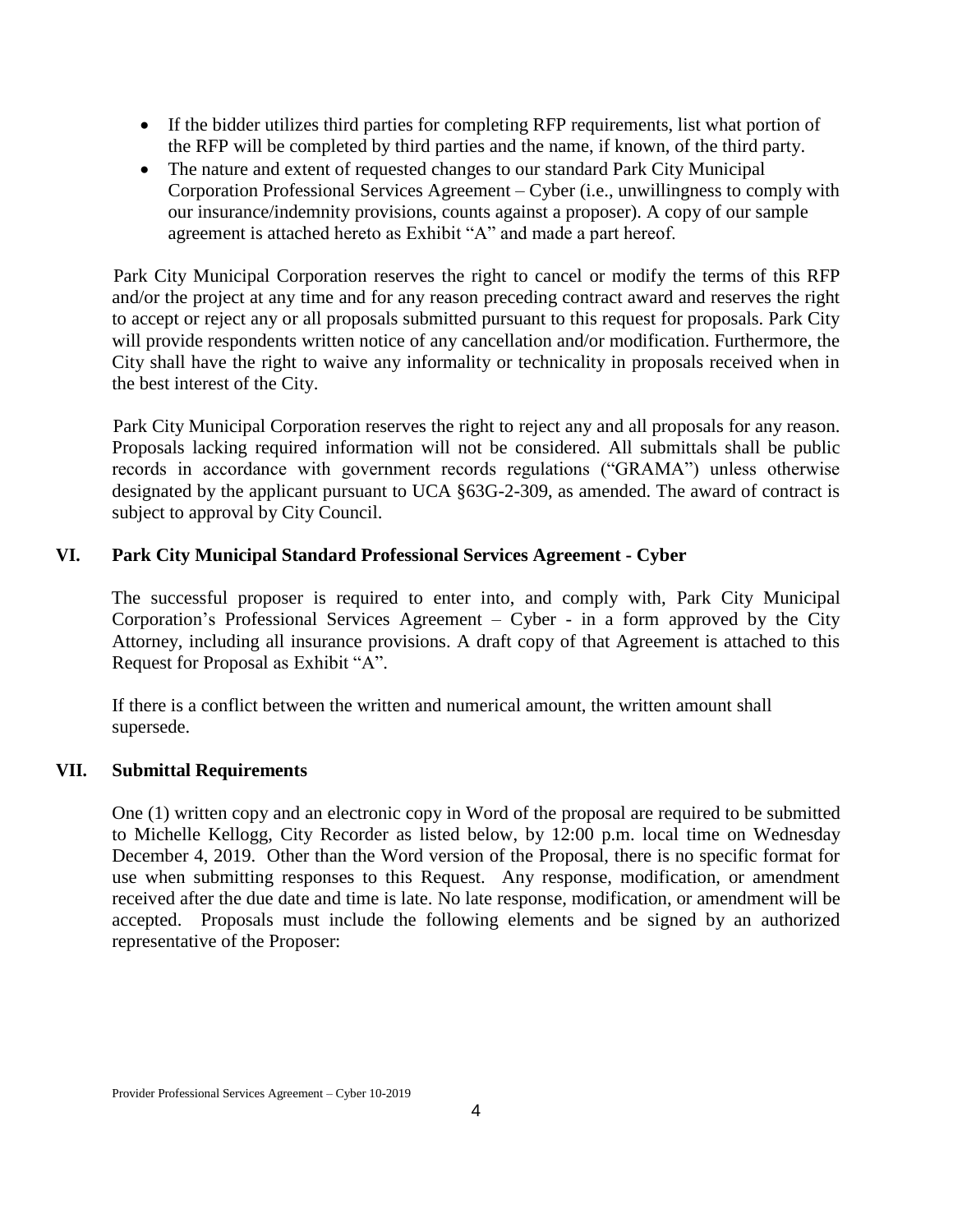Introductory Letter. An introductory letter expressing an interest in providing the services should be included. The introductory letter should be addressed to:

> Michelle Kellogg, City Recorder Park City Municipal Corporation PO Box 1480 445 Marsac Avenue Park City, UT 84060-1480 michelle.kellogg@parkcity.org

- Contact Information. Include an e-mail address for the primary contact of the Consultant.
- Software Features. Provide brochures and written information illustrating the features listed above.
- Required Hardware. Provide an itemized list of hardware that Park City is required to provide to host, operate, and implement your software.
- Cost. Provide an all-inclusive cost including any expenses and taxes for the services.
- Implementation and Training Schedule. It is anticipated the software will be implemented and useable by March 31, 2020.
- References. Include the name, address, and contact person of at least three (3) entities (city contacts) with which the Proposer has provided similar services. The City may contact such references.

**All questions are required to be made in writing to the above designated party by 5:00 p.m. on Friday, November 22, 2019. Any questions that are submitted and deemed applicable to all applicants will be posted on the Park City website with the answer. The questions and answers can be found at [www.parkcity.org](http://www.parkcity.org/) under the RFP section.** 

ANY INQUIRIES RELATED TO INDEMNIFICATION OR INSURANCE PROVISIONS CONTAINED IN PARK CITY MUNICIPAL CORPORATION'S STANDARD AGREEMENT MUST BE SUBMITTED TO PARK CITY MUNICIPAL CORPORATION NO LATER THAN THE PROPOSAL/SUBMITTAL DEADLINE. PARK CITY MAY, IN ITS SOLE DISCRETION, CONSIDER SUCH INQUIRES. ANY CHANGES TO PARK CITY'S STANDARD INSURANCE AND INDEMNIFICATION PROVISION SHALL BE APPROVED AT PARK CITY'S SOLE DISCRETION.

Timeline

| Deadline to Submit                               | December 4, 2019                       |
|--------------------------------------------------|----------------------------------------|
| <b>Selection Committee will Review Proposals</b> | <b>January 6, 2019</b>                 |
| <b>Selection Committee Members</b>               | Park City Municipal Executive, IT, HR, |
|                                                  | Finance and Legal Staff                |
| Proposers may be interviewed                     | January 15, 2020                       |
| Anticipated Date of Council Approval             | January 30, 2020                       |

Park City Municipal Corporation reserves the right to change any dates or deadlines.

Provider Professional Services Agreement – Cyber 10-2019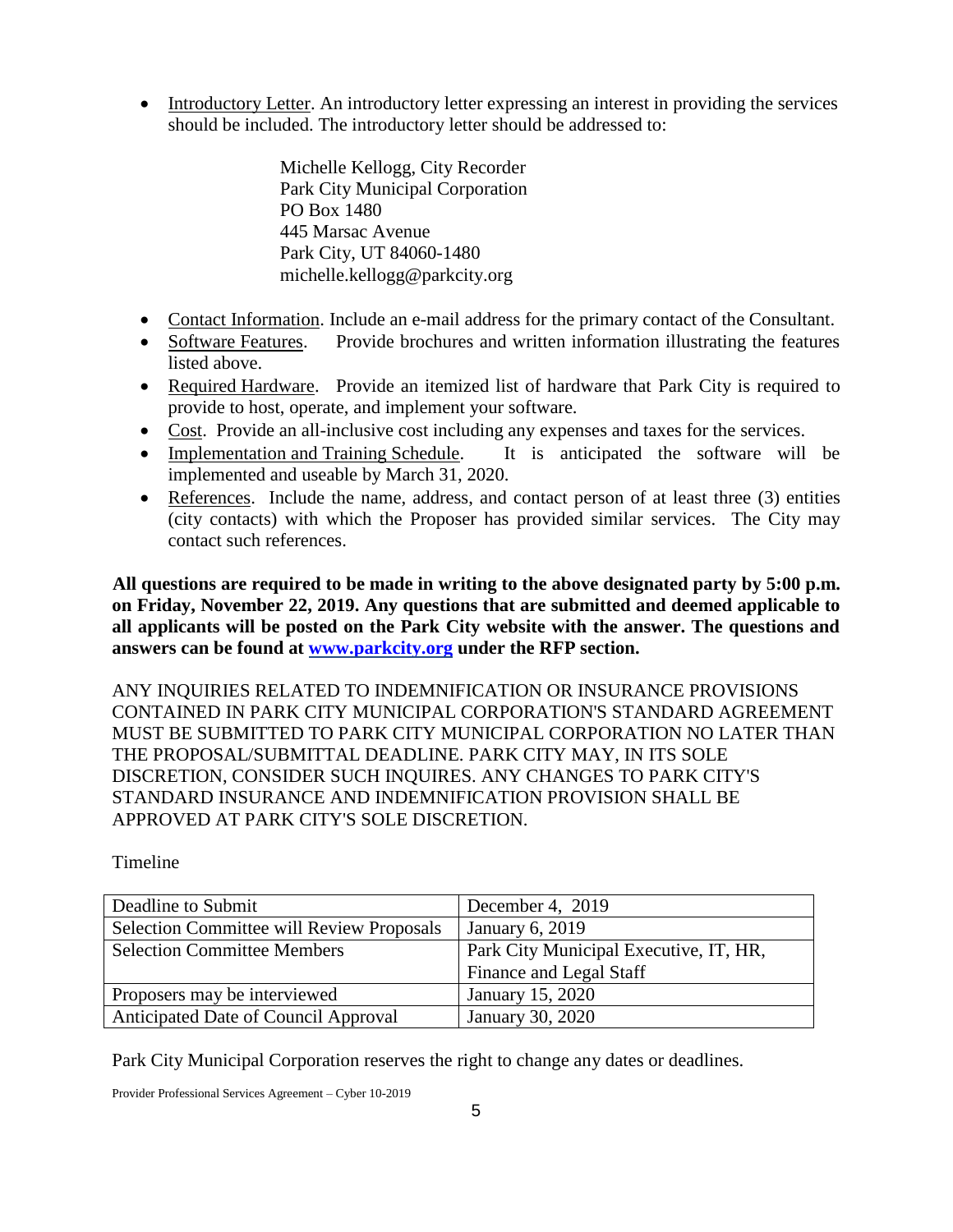### **VIII. Preparation of Proposals**

A. Failure to Read. Failure to Read the Request for Proposal and these instructions will be at the offeror's own risk.

B. Cost of Developing Proposals. All costs related to the preparation of the proposals and any related activities are the sole responsibility of the offeror. The City assumes no liability for any costs incurred by offerors throughout the entire selection process.

### **IX. Proposal Information**

A. Equal Opportunity. The City will make every effort to ensure that all offerors are treated fairly and equally throughout the entire advertisement, review and selection process. The procedures established herein are designed to give all parties reasonable access to the same basic information.

B. Proposal Ownership. All proposals, including attachments, supplementary materials, addenda, etc., shall become the property of the City and will not be returned to the offeror.

C. Rejection of Proposals. The City reserves the right to reject any or all proposals received. Furthermore, the City shall have the right to waive any informality or technicality in proposals received when in the best interest of the City.

D. No proposal shall be accepted from, or contract awarded to, any person, firm or corporation that is in arrears to the City, upon debt or contract or that is a defaulter, as surety or otherwise, upon any obligation to the City, or that may be deemed irresponsible or unreliable by the City. Offerors may be required to submit satisfactory evidence that they have the necessary financial resources to perform and complete the work outlined in this RFP.

E. Park City Municipal Corporation's policy is, subject to Federal, State and local procurement laws, to make reasonable attempts to support Park City businesses by purchasing goods and services through local vendors and service providers.

F. Price may not be the sole deciding factor.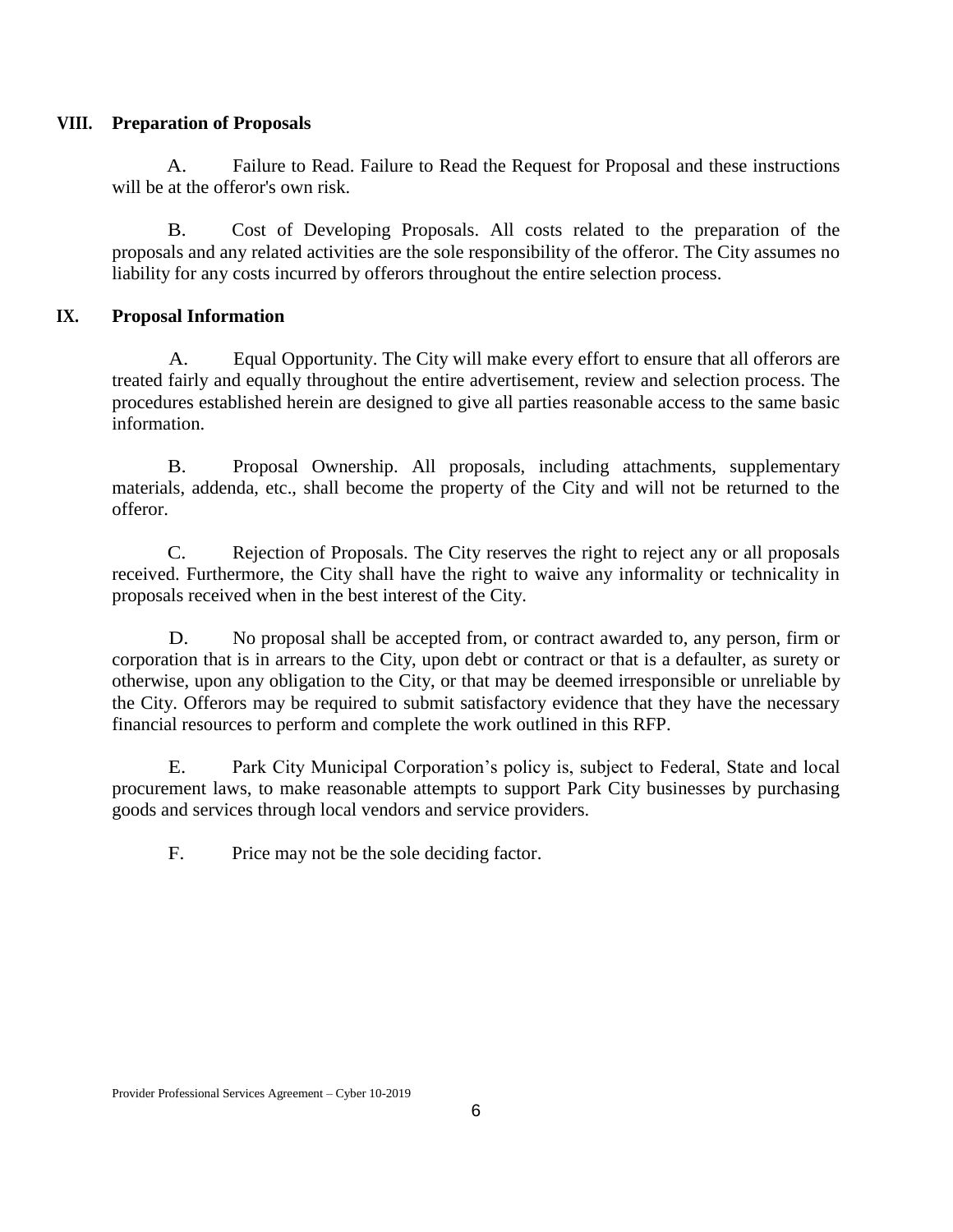# **EXHIBIT "A"**

# **PARK CITY MUNICIPAL CORPORATION SERVICE PROVIDER/PROFESSIONAL SERVICES AGREEMENT - CYBER**

This Service Provider/Professional Services Agreement - Cyber (the "Agreement") is made and entered into as of this \_\_\_\_ day of \_\_\_\_\_\_\_\_\_\_\_\_, 20\_, by and between PARK CITY MUNICIPAL CORPORATION, a Utah municipal corporation, ("City"), and a \_\_\_\_\_\_\_\_\_\_\_\_\_\_\_\_\_\_\_\_\_\_\_\_\_\_\_\_\_, ("Service Provider"), collectively, the City and the Service Provider are referred to as (the "Parties)."

#### WITNESSETH:

WHEREAS, the City desires to have certain services and tasks performed as set forth below requiring specialized skills and other supportive capabilities;

WHEREAS, sufficient City resources are not available to provide such services; and

WHEREAS, the Service Provider represents that the Service Provider is qualified and possesses sufficient skills and the necessary capabilities, including technical and professional expertise, where required, to perform the services and/or tasks set forth in this Agreement.

NOW, THEREFORE, in consideration of the terms, conditions, covenants, and performance contained herein, the Parties hereto agree as follows:

### **1. SCOPE OF SERVICES**.

The Service Provider shall perform such services and accomplish such tasks, including the furnishing of all materials and equipment necessary for full performance thereof, as are identified and designated as Service Provider responsibilities throughout this Agreement and as set forth in the "Scope of Services" attached hereto as "Exhibit A" and incorporated herein (the "Project"). The total fee for the Project shall not exceed \_\_\_\_\_\_\_\_\_\_\_\_\_\_\_\_\_\_ Dollars  $(\mathbb{S} \qquad \qquad ).$ 

Service Provider shall abide by the requirements in Exhibit "B "Technology Support, Infrastructure & Security" which is attached hereto and incorporated herein.

Provider Professional Services Agreement – Cyber 10-2019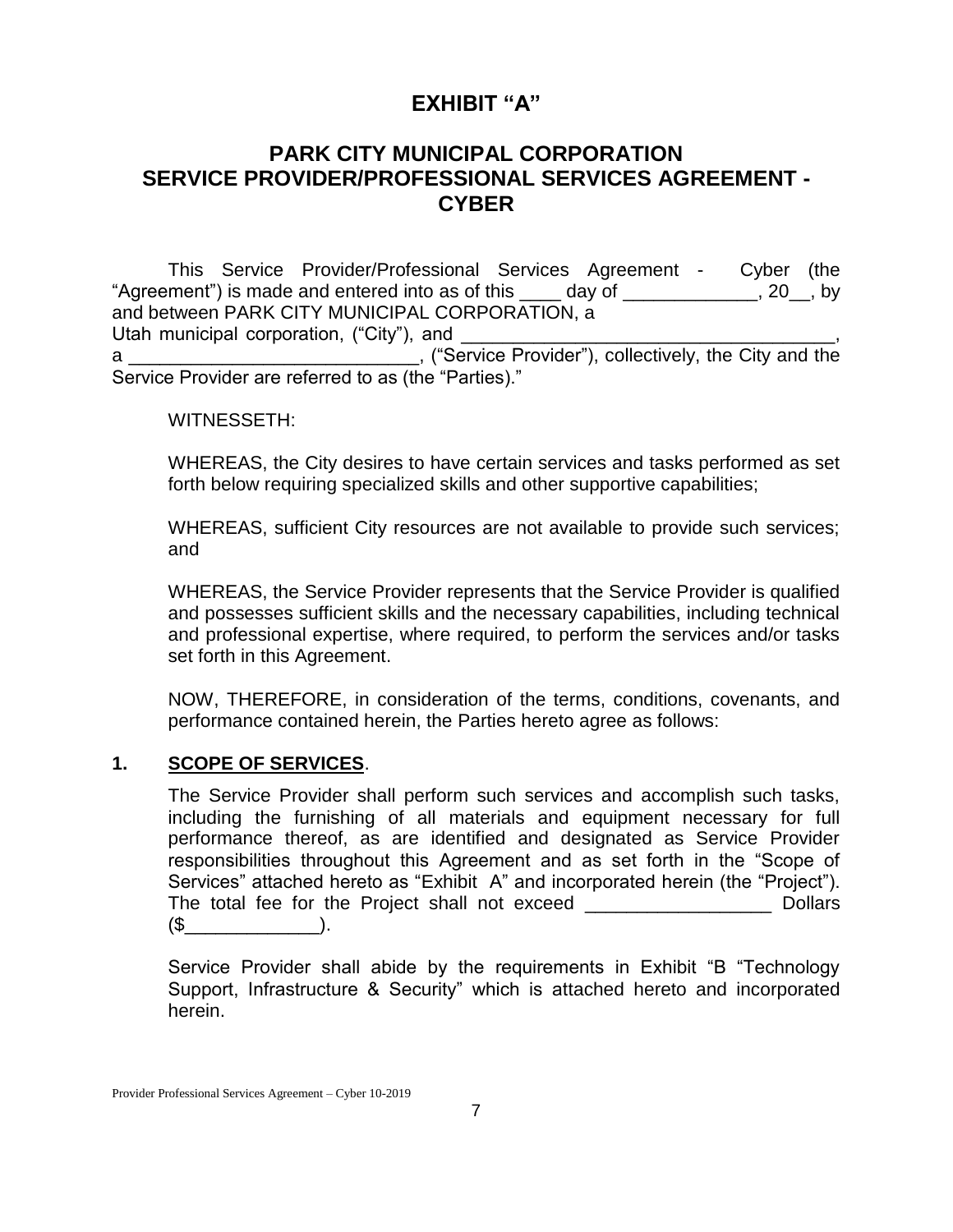The City has designated \_\_\_\_\_\_\_\_\_\_, or his/her designee as City's Representative, who shall have authority to act on the City's behalf with respect to this Agreement consistent with the budget contract policy.

### **2. TERM**.

No work shall occur prior to the issuance of a Notice to Proceed which cannot occur until execution of this Agreement, which execution date shall be commencement of the term and the term shall terminate on or earlier, unless extended by mutual written agreement of the Parties.

### **3. COMPENSATION AND METHOD OF PAYMENT**.

- A. Payments for services provided hereunder shall be made monthly following the performance of such services.
- B. No payment shall be made for any service rendered by the Service Provider except for services identified and set forth in this Agreement.
- C. For all "extra" work the City requires, the City shall pay the Service Provider for work performed under this Agreement according to the schedule attached hereto as "Exhibit C," or if none is attached, as subsequently agreed to by both Parties in writing.
- D. The Service Provider shall submit to the City Manager or her designee on forms approved by the City Manager, an invoice for services rendered during the pay period. The City shall make payment to the Service Provider within thirty (30) days thereafter. Requests for more rapid payment will be considered if a discount is offered for early payment. Interest shall accrue at a rate of six percent (6%) per annum for services remaining unpaid for sixty (60) days or more.
- E. The Service Provider reserves the right to suspend or terminate work and this Agreement if any unpaid account exceeds sixty (60) days.
- F. Service Provider acknowledges that the continuation of this Agreement after the end of the City's fiscal year is specifically subject to the City Council's approval of the annual budget.

#### **4. RECORDS AND INSPECTIONS**.

A. The Service Provider shall maintain books, records, documents, statements, reports, data, information, and other material with respect to matters covered, directly or indirectly, by this Agreement, including (but not limited to) that which is necessary to sufficiently and properly reflect all direct and indirect costs related to the performance of this Agreement, and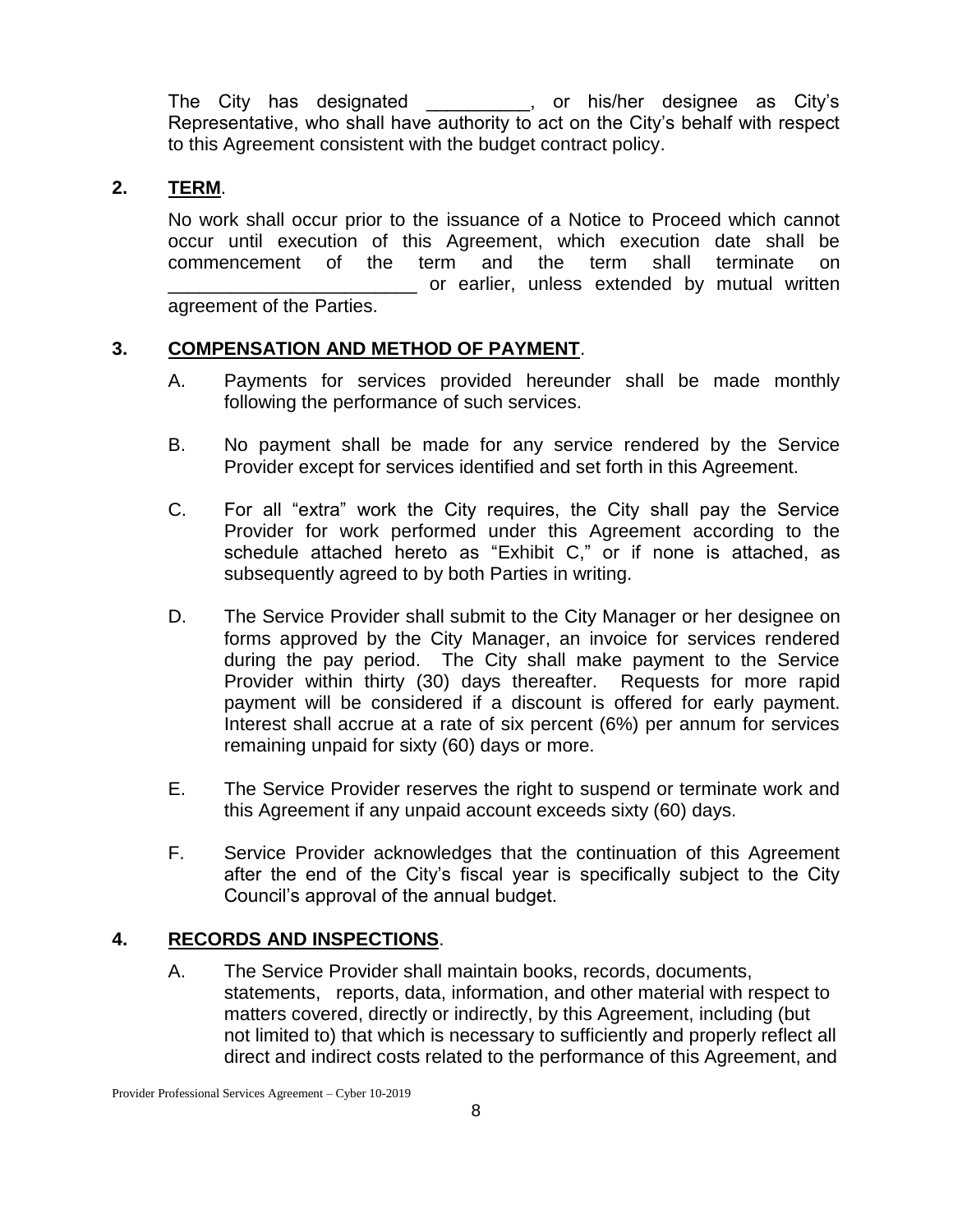shall maintain such accounting procedures and practices as may be necessary to assure proper accounting of all funds paid pursuant to this Agreement.

- B. The Service Provider shall retain all such books, records, documents, statements, reports, data, information, and other material with respect to matters covered, directly or indirectly, by this Agreement for six (6) years after expiration of the Agreement.
- C. The Service Provider shall, at such times and in such form as the City may require, make available for examination by the City, its authorized representatives, the State Auditor, or other governmental officials authorized by law to monitor this Agreement all such books, records, documents, statements, reports, data, information, and other material with respect to matters covered, directly or indirectly, by this Agreement. The Service Provider shall permit the City or its designated authorized representative to audit and inspect other data relating to all matters covered by this Agreement. The City may, at its discretion, conduct an audit at its expense, using its own or outside auditors, of the Service Provider's activities, which relate directly or indirectly to this Agreement.
- D**.** The City is subject to the requirements of the Government Records Access and Management Act, Chapter 2, Title 63G, Utah Code, 1953, as amended and Park City Municipal Code Title 5 ("GRAMA"). All materials submitted by Service Provider pursuant to this Agreement are subject to disclosure unless such materials are exempt from disclosure pursuant to GRAMA. The burden of claiming an exemption from disclosure rests solely with Service Provider. Any materials for which Service Provider claims a privilege from disclosure based on business confidentiality shall be submitted marked as "confidential - business confidentiality" and accompanied by a concise statement from Service Provider of reasons supporting its claim of business confidentiality. Generally, GRAMA only protects against the disclosure of trade secrets or commercial information that could reasonably be expected to result in unfair competitive injury. The City will make reasonable efforts to notify Service Provider of any requests made for disclosure of documents submitted under a claim of confidentiality. Service Provider specifically waives any claims against the City related to any disclosure of materials pursuant to GRAMA.

### **5. INDEPENDENT CONTRACTOR RELATIONSHIP**.

A. The Parties intend that an independent Service Provider/City relationship will be created by this Agreement. No agent, employee, or representative of the Service Provider shall be deemed to be an employee, agent, or representative of the City for any purpose, and the employees of the

Provider Professional Services Agreement – Cyber 10-2019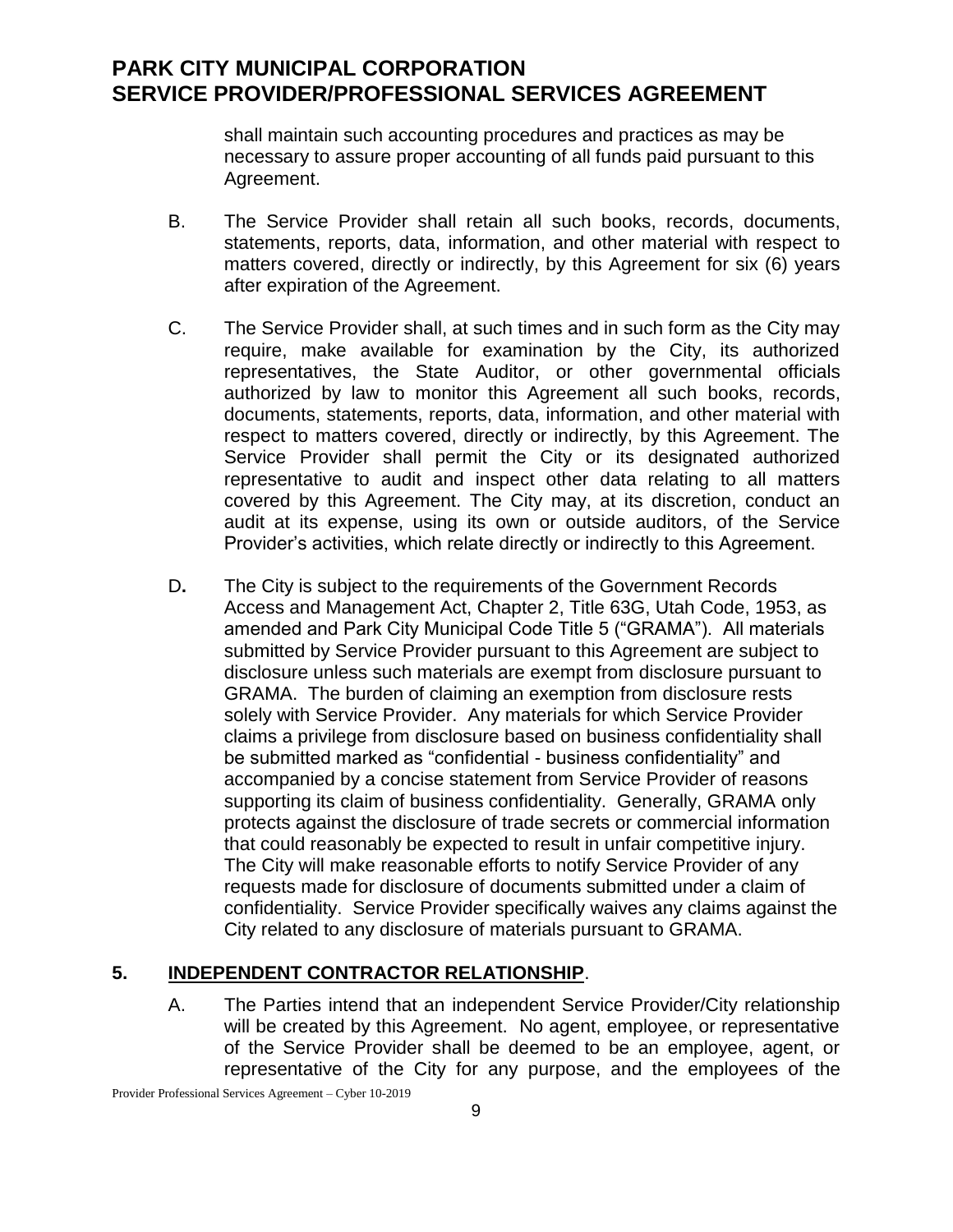Service Provider are not entitled to any of the benefits the City provides for its employees. The Service Provider will be solely and entirely responsible for its acts and for the acts of its agents, employees, subcontractors or representatives during the performance of this Agreement.

B. In the performance of the services herein contemplated, the Service Provider is an independent contractor with the authority to control and direct the performance of the details of the work, however, the results of the work contemplated herein must meet the approval of the City and shall be subject to the City's general rights of inspection and review to secure the satisfactory completion thereof.

### **6. SERVICE PROVIDER EMPLOYEE/AGENTS**.

The City may at its sole discretion require the Service Provider to remove an employee(s), agent(s), or representative(s) from employment on this Project. The Service Provider may, however, employ that (those) individuals(s) on other non-City related projects.

### **7. HOLD HARMLESS INDEMNIFICATION**.

A. The Service Provider shall indemnify and hold the City and its agents, employees, and officers, harmless from and shall process and defend at its own expense any and all claims, demands, suits, at law or equity, actions, penalties, losses, damages, or costs, of whatsoever kind or nature, brought against the City arising out of, in connection with, or incident to the execution of this Agreement and/or the Service Provider's negligent performance or failure to perform any aspect of this Agreement; provided, however, that if such claims are caused by or result from the concurrent negligence of the City, its agents, employees, and officers, this indemnity provision shall be valid and enforceable only to the extent of the negligence of the Service Provider; and provided further, that nothing herein shall require the Service Provider to hold harmless or defend the City, its agents, employees and/or officers from any claims arising from the sole negligence of the City, its agents, employees, and/or officers. The Service Provider expressly agrees that the indemnification provided herein constitutes the Service Provider's limited waiver of immunity as an employer under Utah Code Section 34A-2-105; provided, however, this waiver shall apply only to the extent an employee of Service Provider claims or recovers compensation from the City for a loss or injury that Service Provider would be obligated to indemnify the City for under this Agreement. This limited waiver has been mutually negotiated by the Parties, and is expressly made effective only for the purposes of this

Provider Professional Services Agreement – Cyber 10-2019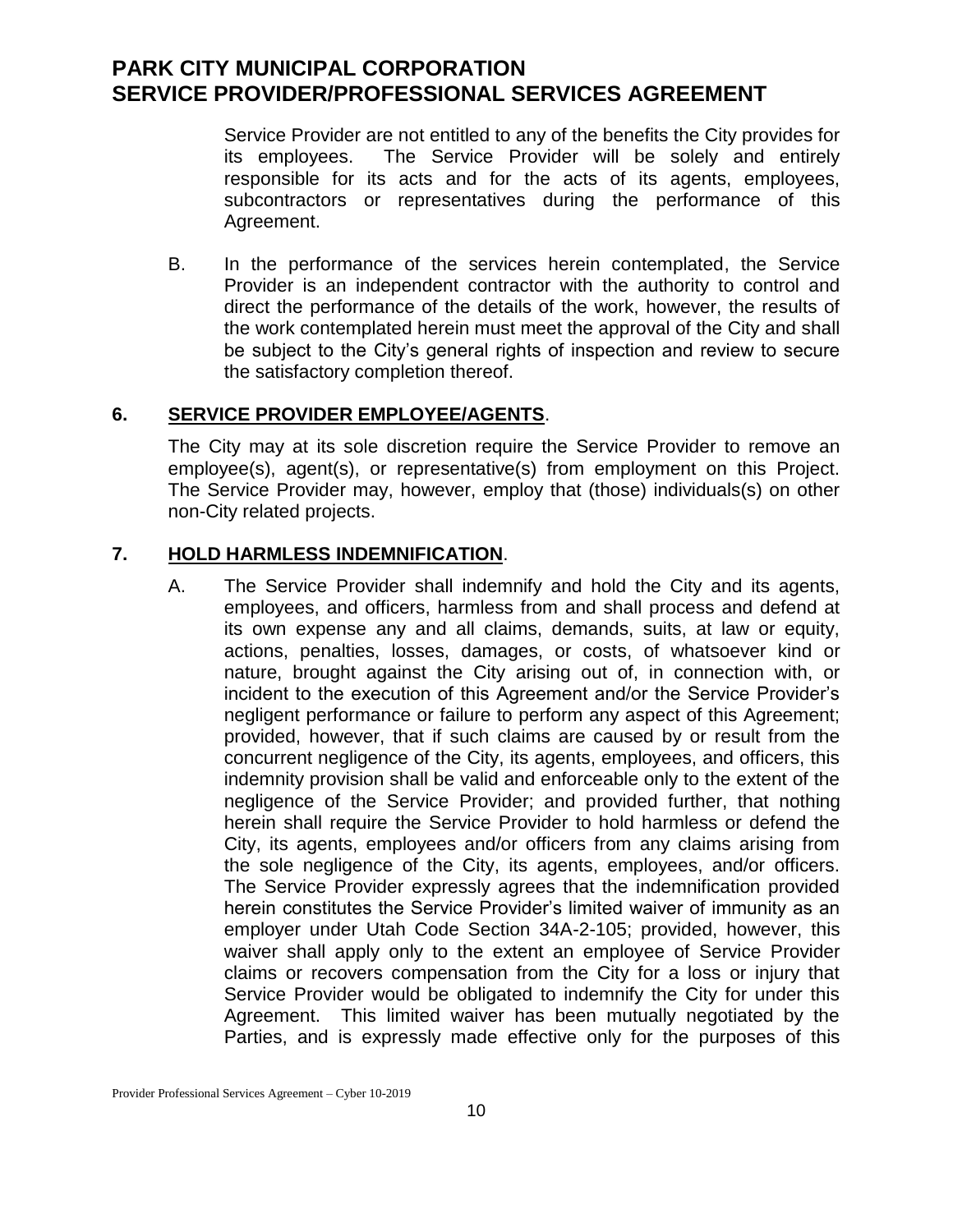Agreement. The provisions of this section shall survive the expiration or termination of this Agreement.

B. No liability shall attach to the City by reason of entering into this Agreement except as expressly provided herein.

### **8. INSURANCE**.

The Service Provider shall procure and maintain for the duration of the Agreement, insurance against claims for injuries to persons or damage to property which may arise from or in connection with the performance of the work hereunder by the Service Provider, their agents, representatives, employees, or subcontractors. The Service Provider shall provide a Certificate of Insurance evidencing:

A. General Liability insurance written on an occurrence basis with limits no less than One Million Dollars (\$1,000,000) per occurrence and Three Million Dollars (\$3,000,000) aggregate for personal injury, bodily injury and property damage.

 The Service Provider shall increase the limits of such insurance to at least the amount of the Limitation of Judgments described in Section 63G-7-604 of the Governmental Immunity Act of Utah, as calculated by the state risk manager every two years and stated in Utah Admin. Code R37-4-3.

- B. Automobile Liability insurance with a combined single limit of not less than Two Million Dollars (\$2,000,000) each accident for bodily injury, death of any person, and property damage arising out of the ownership, maintenance, and use of owned, hired, and non-owned motor vehicles. This policy must not contain any exclusion or limitation with respect to loading or unloading of a covered vehicle.
- C. Professional Liability (Errors and Omissions) insurance (if applicable) with annual limits no less than One Million Dollars (\$1,000,000) per occurrence. Service Provider agrees to continue to procure and maintain professional liability insurance coverage meeting these requirements for the applicable period of statutory limitation of claims (or statute of repose, if applicable) after the project completion or termination of this Agreement.

If written on a claims-made basis, the Service Provider warrants that the retroactive date applicable to coverage precedes the effective date of this agreement; and that continuous coverage will be maintained for an extended reporting period endorsement (tail coverage) will be purchased for a period of at least three (3) years beginning from the time that work under this agreement is complete.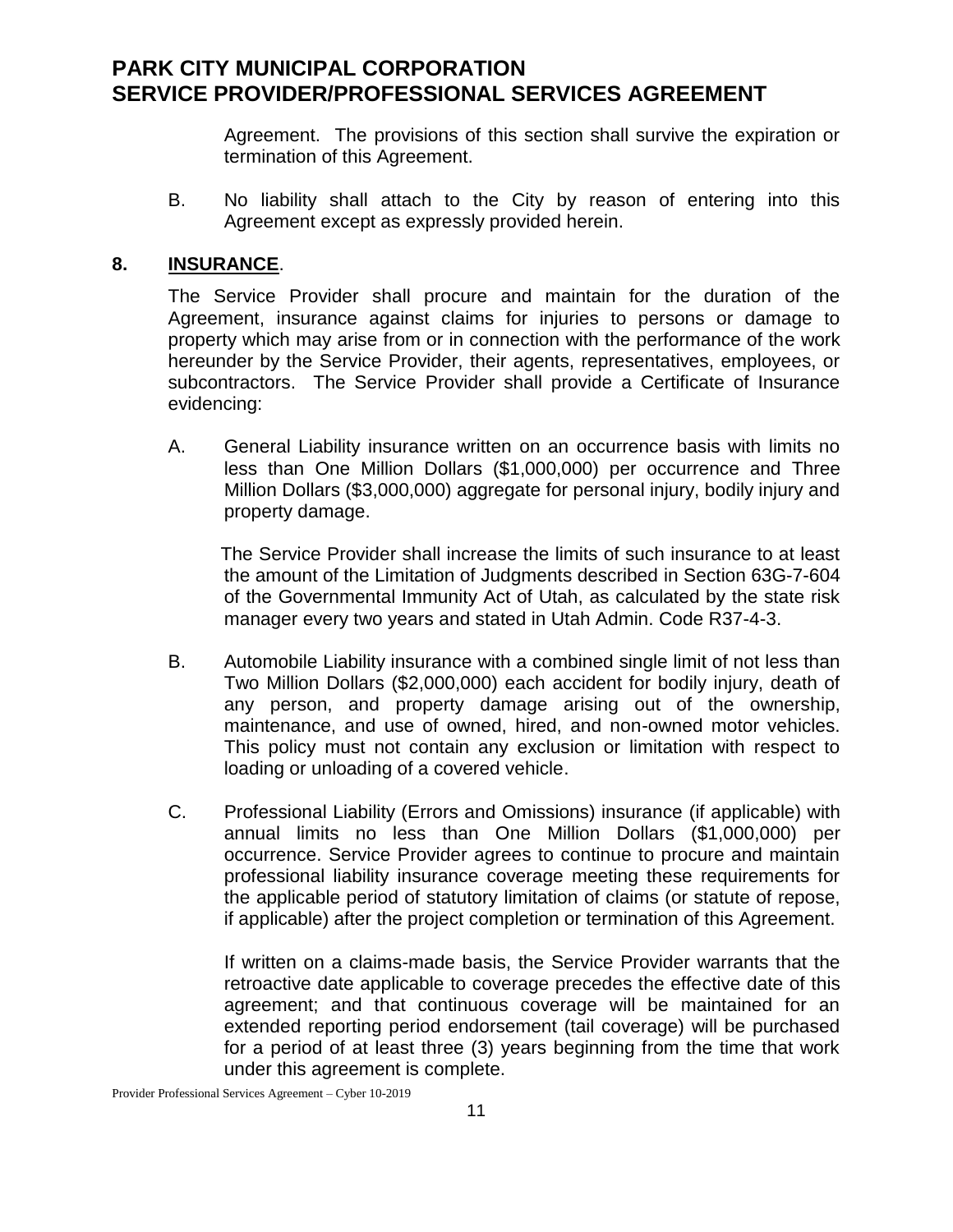D. Workers Compensation insurance and Employers Liability coverage with Workers Compensation limits complying with statutory requirements, and Employer's Liability Insurance limits of at least One Million Dollars (\$1,000,000) each accident, One Million Dollars (\$1,000,000) for bodily injury by accident, and One Million Dollars (\$1,000,000) each employee for injury by disease.

The Workers' Compensation policy shall be endorsed with a waiver of subrogation in favor of Park City Municipal Corporation for all work performed by the Service Provider, its employees, agents and subcontractors.

- E. Data Breach and Privacy/Cyber Liability Insurance including coverage for failure to protect confidential information and failure of the security of the Service Provider's computer systems or the City's systems due to the actions of the Service Provider which results in unauthorized access to the City's data. The limit applicable to this policy shall be no less than Five Million Dollars (\$5,000,000) per occurrence, and must apply to incidents related to the Cyber Theft of the City's property, including but not limited to money and securities.
- F. Technology Errors and Omissions Insurance with a limit of no less than Five Million Dollars (\$5,000,000) for damages arising from computer related services including but not limited to the following:
	- Consulting;
	- Data Processing;
	- Programming;
	- System Integration;
	- Hardware or Software Development;
	- Installation:
	- Distribution or Maintenance:
	- Systems Analysis Or Design;
	- Training; and
	- Staffing or Other Support Services.

The policy shall include coverage for third party fidelity including cyber theft. It is acceptable that the Data Breach and Privacy / Cyber Liability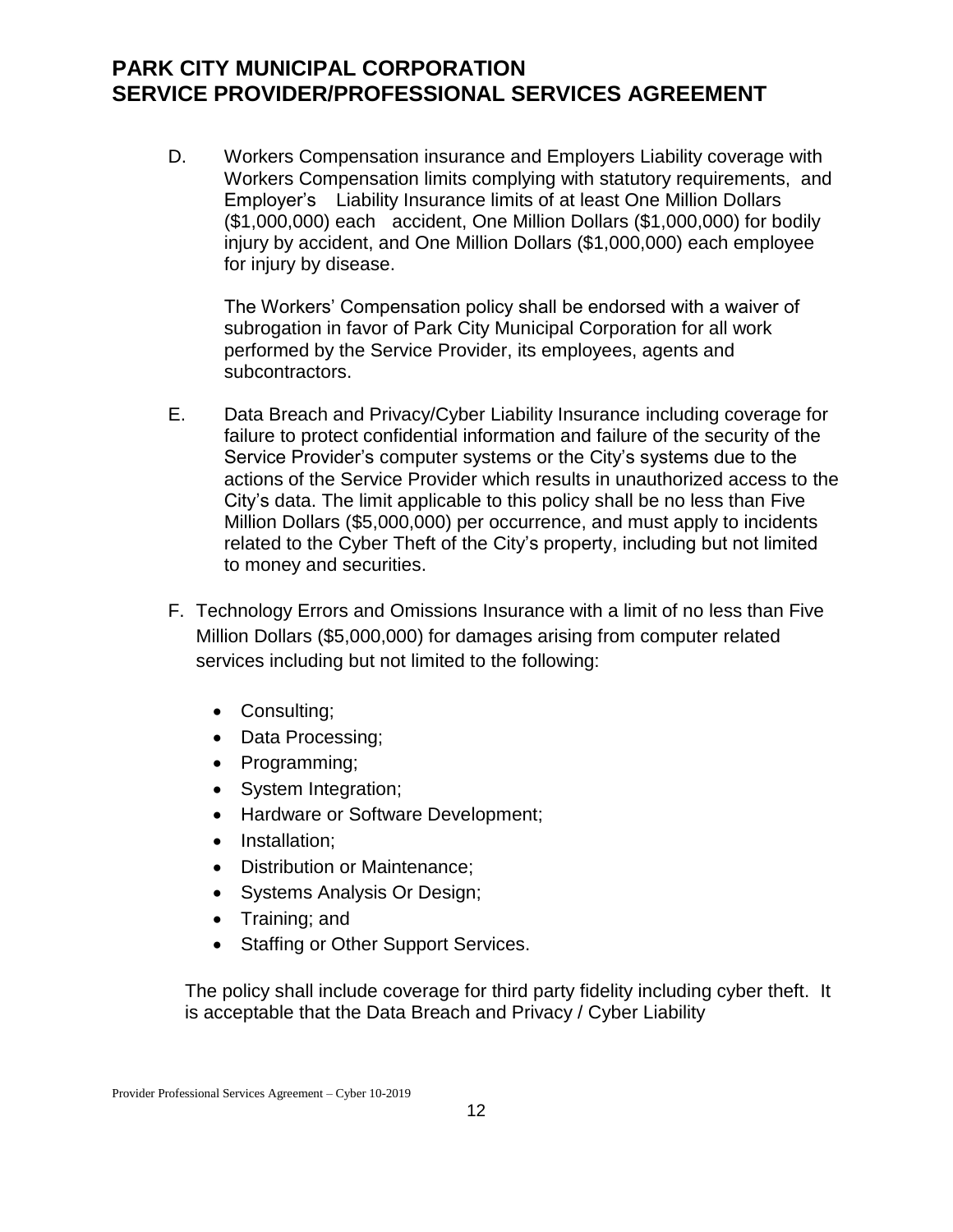Insurance and Technology Errors and Omissions insurance be provided on the same policy. All policies must include a waiver of subrogation in favor of the City.

G. Park City Municipal Corporation, its officers, officials, employees, and volunteers are to be covered as additional insureds on general liability and auto liability insurance policies, with respect to work performed by or on behalf of the Service Provider including materials, parts, or equipment furnished in connection with such work or operations and automobiles owned, leased, hired, or borrowed by or on behalf of the Service Provider and a copy of the endorsement naming the City as an additional insured shall be attached to the Certificate of Insurance.

Should any of the above described policies be cancelled before the expiration date thereof, Service Provider shall deliver notice to the City within thirty (30) days of cancellation. The City reserves the right to request certified copies of any required policies.

- H. The Service Provider's insurance shall contain a clause stating that coverage shall apply separately to each insured against whom claim is made or suit is brought, except with respect to the limits of the insurer's liability.
- I. For any claims related to this Service Provider/Professional Services Agreement, the Service Provider's insurance coverage shall be primary insurance coverage with respect to Park City Municipal Corporation, its officers, officials, employees, and volunteers. Any insurance or self-insurance maintained by Park City Municipal Corporation, its officers, officials, employees, or volunteers shall be excess of the Service Provider's insurance and shall not contribute with it.

# **9. TREATMENT OF ASSETS**.

Title to all property furnished by the City shall remain in the name of the City and the City shall become the owner of the work product and other documents, if any, prepared by the Service Provider pursuant to this Agreement (contingent on City's performance hereunder).

### **10. COMPLIANCE WITH LAWS AND WARRANTIES**.

A. The Service Provider, in the performance of this Agreement, shall comply with all applicable federal, state, and local laws and ordinances, including regulations for licensing, certification and operation of facilities, programs and accreditation, and licensing of individuals, and any other standards or criteria as described in this Agreement to assure quality of services.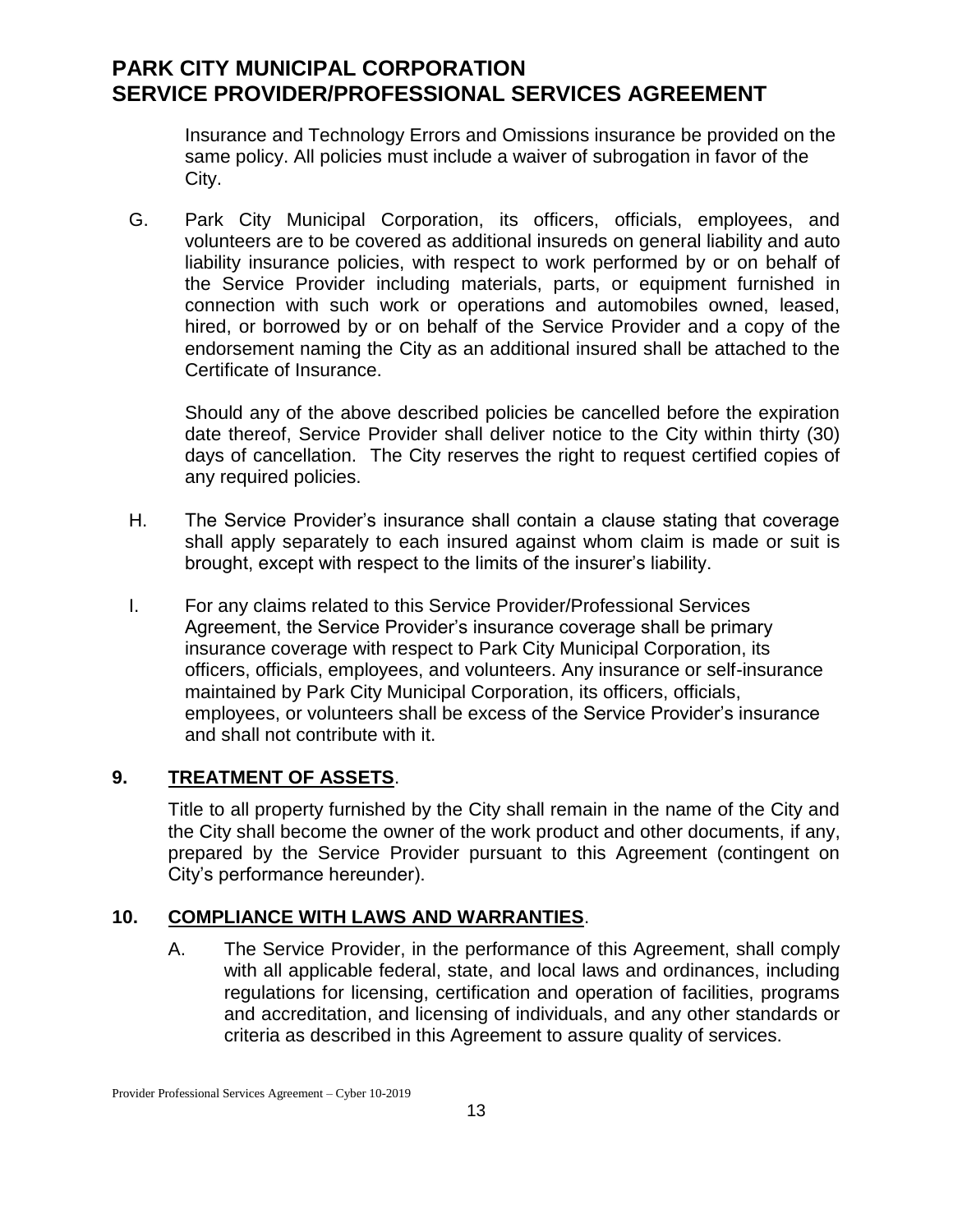- B. Unless otherwise exempt, the Service Provider is required to have a valid Park City business license.
- C. The Service Provider specifically agrees to pay any applicable fees or charges which may be due on account of this Agreement.
- D. If this Agreement is entered into for the physical performance of services within Utah, the Service Provider shall register and participate in E-Verify, or an equivalent program. The Service Provider agrees to verify employment eligibility through E-Verify, or an equivalent program, for each new employee that is employed within Utah, unless exempted by Utah Code § 63G-12-302.
- E. Service Provider shall be solely responsible to the City for the quality of all services performed by its employees or sub-contractors under this Agreement. Service Provider hereby warrants that the services performed by its employees or sub-contractors will be performed substantially in conformance with the standard of care observed by similarly situated companies providing services under similar conditions.

### **11. NONDISCRIMINATION**.

- A. The City is an equal opportunity employer.
- B. In the performance of this Agreement, Service Provider will not discriminate against any qualified person in matters of compensation and other terms, privileges, and conditions of employment because of: race, color, religion, sex (including pregnancy, childbirth, pregnancy-related conditions, breastfeeding, or medical conditions related to breastfeeding), national origin, age (40 or older), disability, genetic information, sexual orientation, gender identity, or protected expressions. Service Provider shall take such action with respect to this Agreement as may be required to ensure full compliance with local, State and federal laws prohibiting discrimination in employment.
- C. Service Provider will not discriminate against any recipient of any services or benefits provided for in this Agreement on the grounds of race, color, religion, sex (including pregnancy, childbirth, pregnancy-related conditions, breastfeeding, or medical conditions related to breastfeeding), national origin, age (40 or older), disability, genetic information, sexual orientation, gender identity, or protected expressions.
- D. If any assignment or subcontracting has been authorized by the City, said assignment or subcontract shall include appropriate safeguards against discrimination. The Service Provider shall take such action as may be

Provider Professional Services Agreement – Cyber 10-2019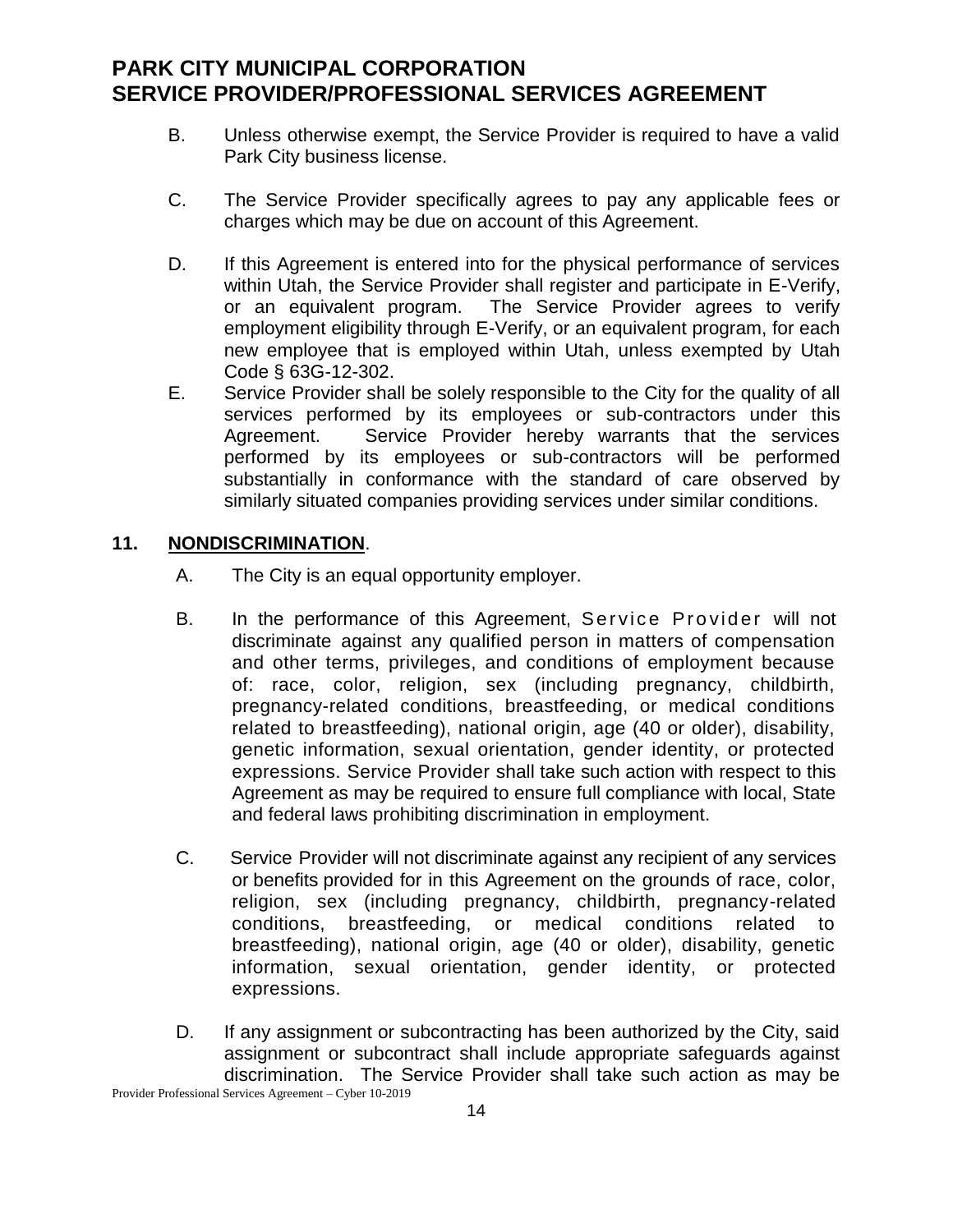required to ensure full compliance with the provisions in the immediately preceding paragraphs herein.

### **12. ASSIGNMENTS/SUBCONTRACTING**.

A. The Service Provider shall not assign its performance under this Agreement or any portion of this Agreement without the written consent of the City, and it is further agreed that said consent must be sought in writing by the Service Provider not less than thirty (30) days prior to the date of any proposed assignment. The City reserves the right to reject without cause any such assignment. Any assignment made without the prior express written consent of the City, as required by this paragraph, shall be deemed null and void.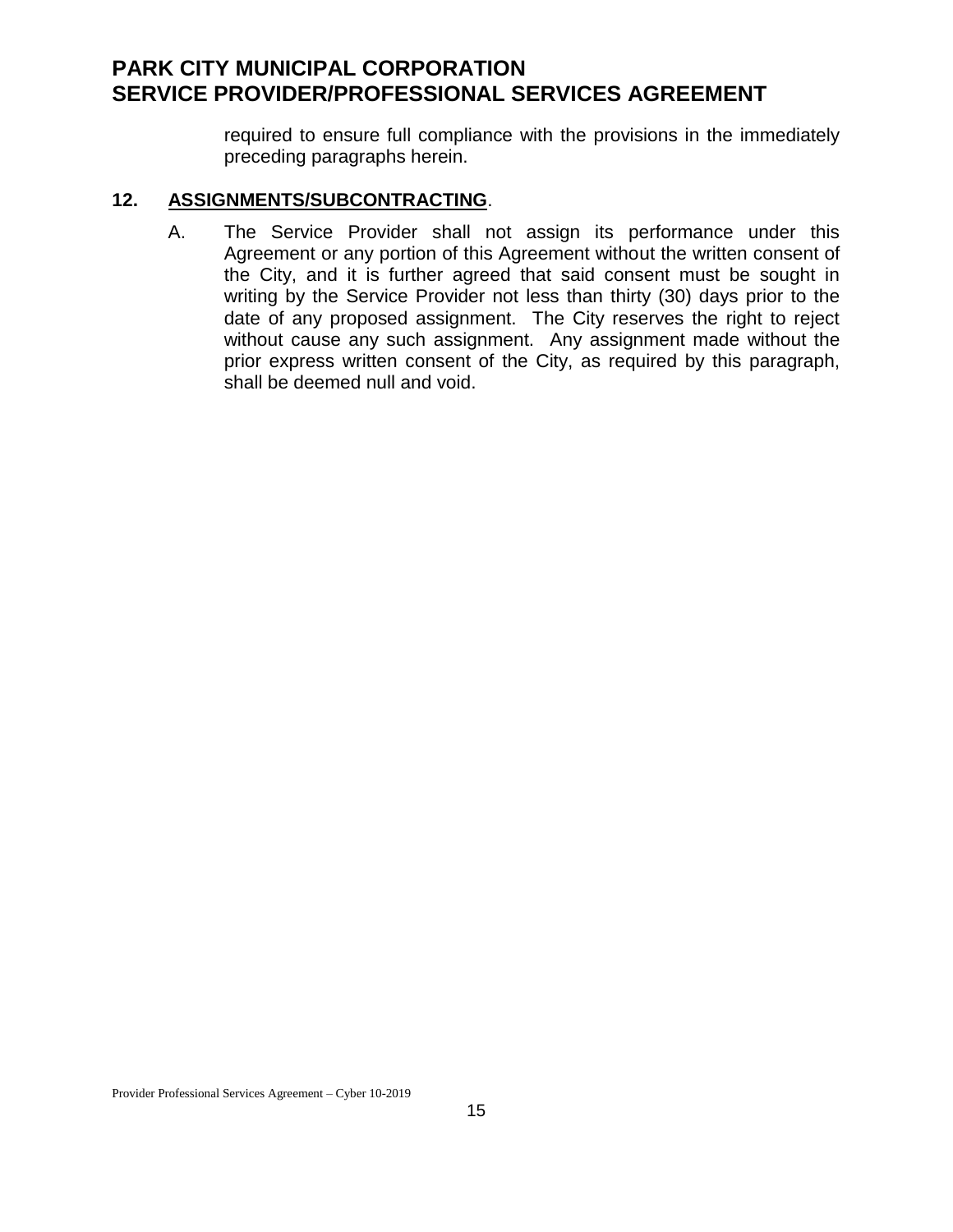- B. Any work or services assigned hereunder shall be subject to each provision of this Agreement and proper bidding procedures where applicable as set forth in local, state or federal statutes, ordinance and guidelines.
- C. Any technical/professional service subcontract not listed in this Agreement, must have express advance approval by the City.
- D. Each subcontractor that physically performs services within Utah shall submit an affidavit to the Service Provider stating that the subcontractor has used E-Verify, or an equivalent program, to verify the employment status of each new employee, unless exempted by Utah Code § 63G-12-302.

# **13. CHANGES**.

Either party may request changes to the scope of services and performance to be provided hereunder, however, no change or addition to this Agreement shall be valid or binding upon either party unless such change or addition be in writing and signed by both Parties. Such amendments shall be attached to and made part of this Agreement.

## **14. PROHIBITED INTEREST, NO THIRD PARTY RIGHTS AND NO GRATUITY TO CITY EMPLOYEES**.

- A. No member, officer, or employee of the City shall have any interest, direct or indirect, in this Agreement or the proceeds thereof.
- B. Nothing herein is intended to confer rights of any kind in any third party.

C. No City employee who has procurement decision making authority and is engaged in the procurement process, or the process of administering a contract may knowingly receive anything of value including but not limited to gifts, meals, lodging or travel from anyone that is seeking or has a contract with the City.

# **15. MODIFICATIONS TO TASKS AND MISCELLANEOUS PROVISIONS**.

- A. All work proposed by the Service Provider is based on current government ordinances and fees in effect as of the date of this Agreement.
- B. Any changes to current government ordinances and fees which affect the scope or cost of the services proposed may be billed as an "extra" pursuant to Paragraph 3(C), or deleted from the scope, at the option of the City.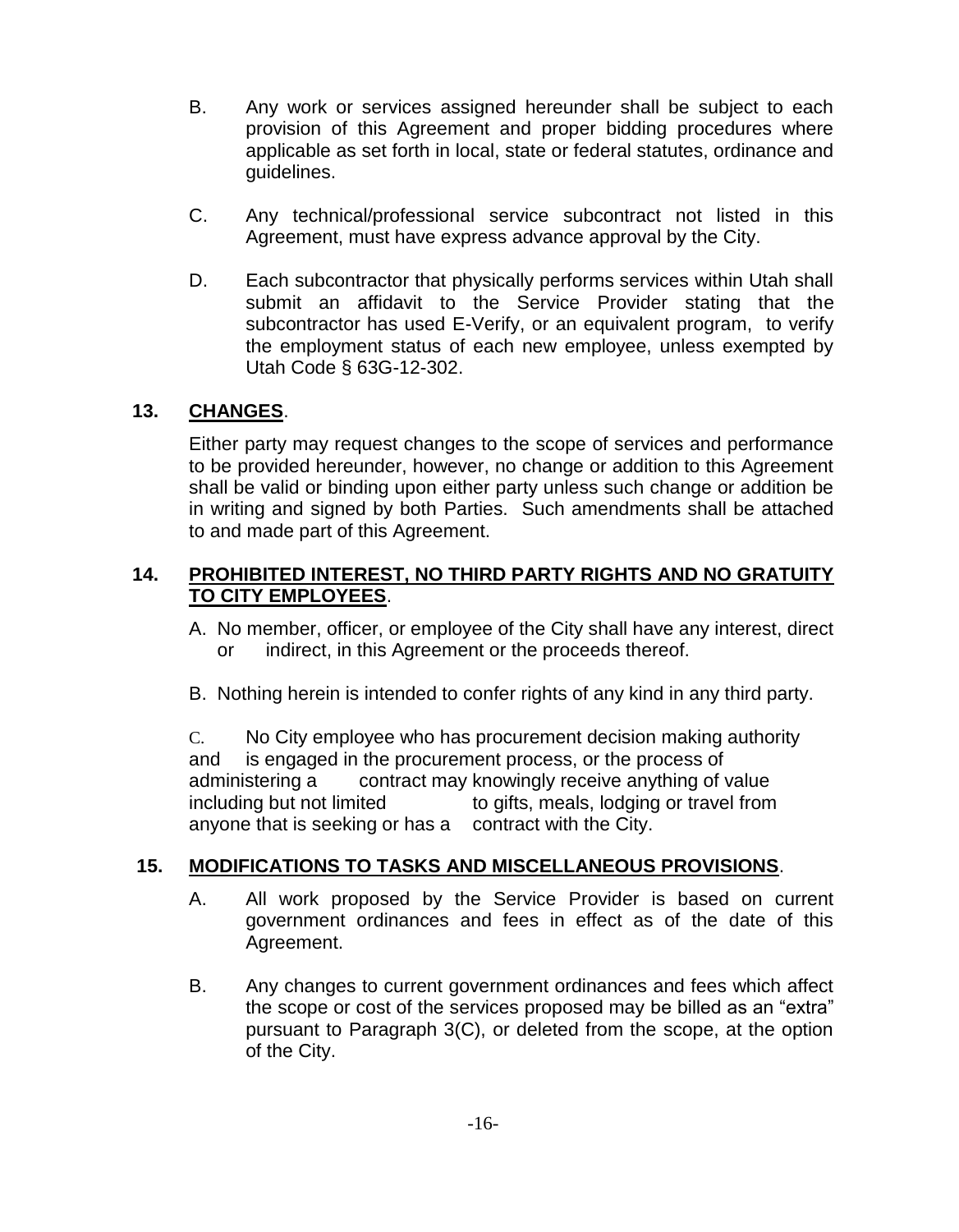C. The City shall make provision for access to the property and/or project and adjacent properties, if necessary for performing the services herein.

# **16. TERMINATION**.

- A. Either party may terminate this Agreement, in whole or in part, at any time, by at least thirty (30) days' written notice to the other party. The Service Provider shall be paid its costs, including contract close-out costs, and profit on work performed up to the time of termination. The Service Provider shall promptly submit a termination claim to the City. If the Service Provider has any property in its possession belonging to the City, the Service Provider will account for the same, and dispose of it in a manner directed by the City.
- B. If the Service Provider fails to perform in the manner called for in this Agreement, or if the Service Provider fails to comply with any other provisions of the Agreement and fails to correct such noncompliance within three (3) days' written notice thereof, the City may immediately terminate this Agreement for cause. Termination shall be effected by serving a notice of termination on the Service Provider setting forth the manner in which the Service Provider is in default. The Service Provider will only be paid for services performed in accordance with the manner of performance set forth in this Agreement.

# **17. NOTICE**.

Notice provided for in this Agreement shall be sent by certified mail to the addresses designated for the Parties below. Notice is effective upon the date it was sent, except that a notice of termination pursuant to Paragraph 16 is effective upon receipt. All reference to "days" in this Agreement shall mean calendar days.

# **18. ATTORNEYS FEES AND COSTS**.

If any legal proceeding is brought for the enforcement of this Agreement, or because of a dispute, breach, default, or misrepresentation in connection with any of the provisions of this Agreement, the prevailing party shall be entitled to recover from the other party, in addition to any other relief to which such party may be entitled, reasonable attorney's fees and other costs incurred in connection with that action or proceeding.

# **19. JURISDICTION AND VENUE**.

A. This Agreement has been and shall be construed as having been made and delivered within the State of Utah, and it is agreed by each party hereto that this Agreement shall be governed by the laws of the State of Utah, both as to interpretation and performance.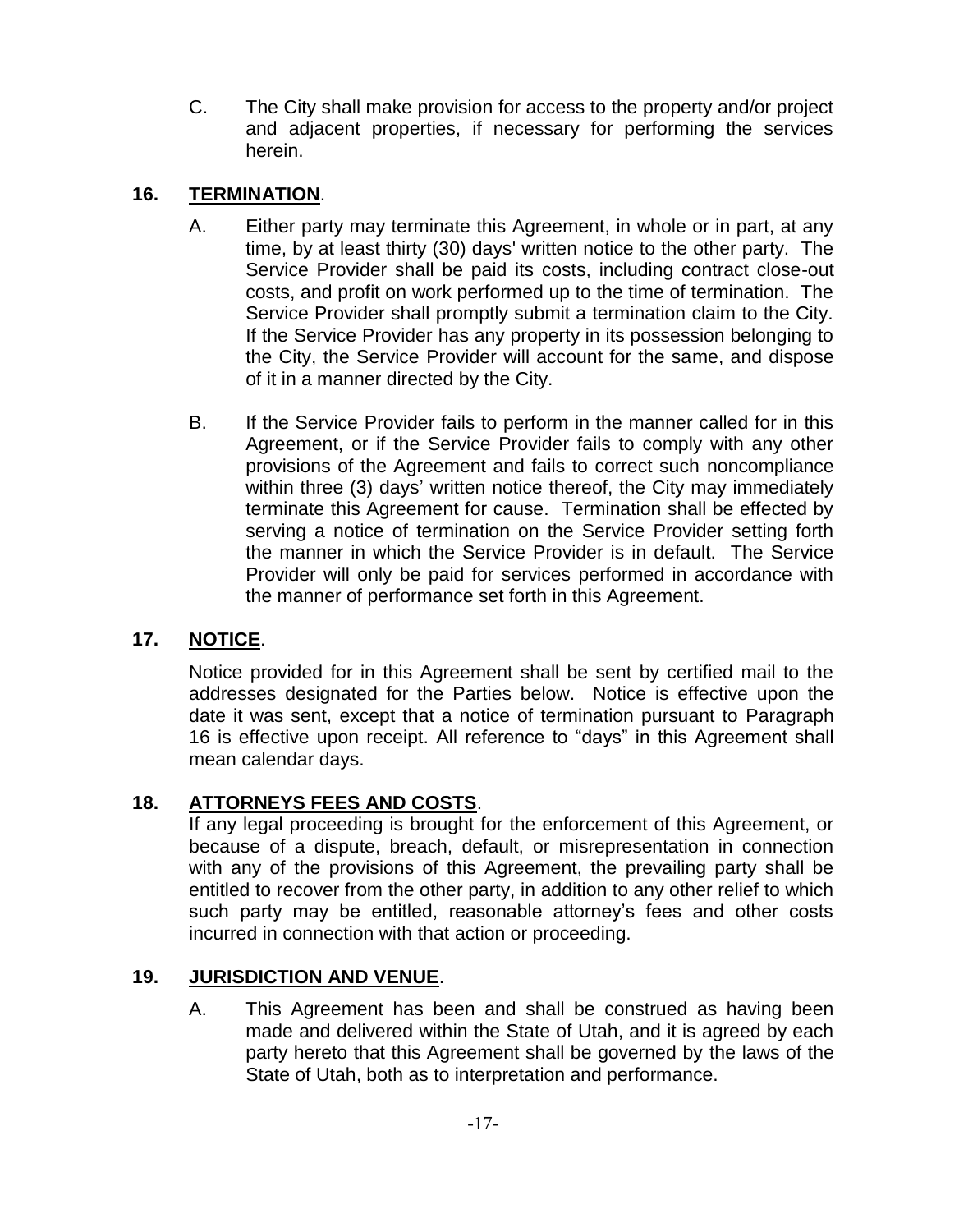B. Any action of law, suit in equity, or judicial proceeding for the enforcement of this Agreement, or any provisions thereof, shall be instituted and maintained only in any of the courts of competent jurisdiction in Summit County, Utah.

## **20. SEVERABILITY AND NON-WAIVER**.

- A. If, for any reason, any part, term, or provision of this Agreement is held by a court of the United States to be illegal, void or unenforceable, the validity of the remaining provisions shall not be affected, and the rights and obligations of the Parties shall be construed and enforced as if the Agreement did not contain the particular provision held to be invalid.
- B. If it should appear that any provision hereof is in conflict with any statutory provision of the State of Utah, said provision which may conflict therewith shall be deemed inoperative and null and void insofar as it may be in conflict therewith, and shall be deemed modified to conform in such statutory provisions.
- C. It is agreed by the Parties that the forgiveness of the non-performance of any provision of this Agreement does not constitute a subsequent waiver of the provisions of this Agreement. No waiver shall be effective unless it is in writing and signed by an authorized representative of the waiving party.

# **21. ENTIRE AGREEMENT**.

The Parties agree that this Agreement is the complete expression of the terms hereto and any oral representations or understandings not incorporated herein are excluded. Further, any modification of this Agreement shall be in writing and signed by both Parties. Failure to comply with any of the provisions stated herein shall constitute material breach of contract and cause for termination. Both Parties recognize time is of the essence in the performance of the provisions of this Agreement.

. IN WITNESS WHEREOF the Parties hereto have caused this Agreement to be executed the day and year first hereinabove written.

#### **PARK CITY MUNICIPAL CORPORATION**, a

Utah municipal corporation 445 Marsac Avenue Post Office Box 1480 Park City, UT 84060-1480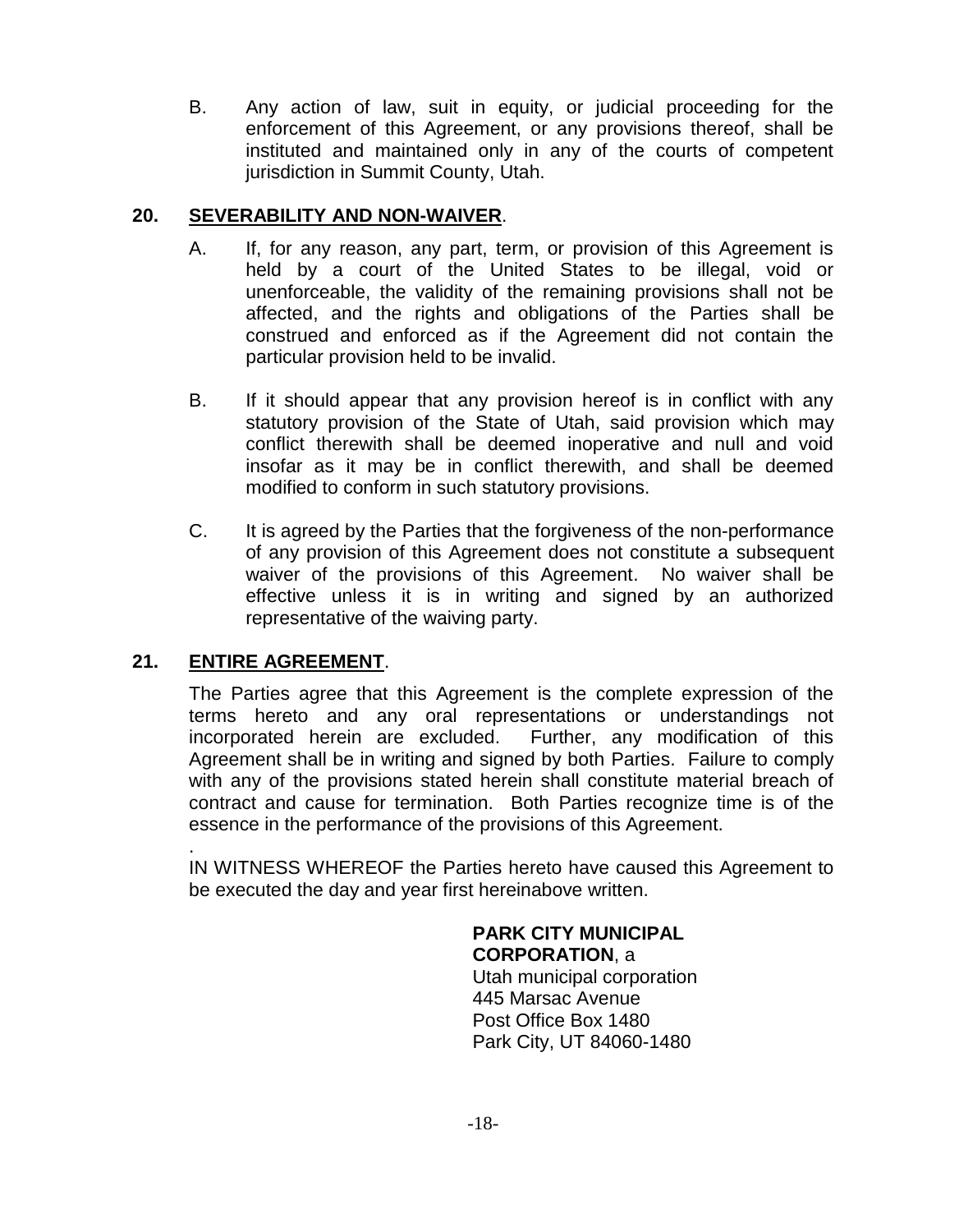City Manager

\_\_\_\_\_\_\_\_\_\_\_\_\_\_\_\_\_\_\_\_\_\_\_\_\_\_\_\_\_\_\_\_

Attest:

\_\_\_\_\_\_\_\_\_\_\_\_\_\_\_\_\_\_\_\_\_\_\_\_\_\_\_ City Recorder's Office

Approved as to form:

\_\_\_\_\_\_\_\_\_\_\_\_\_\_\_\_\_\_\_\_\_\_\_\_\_\_\_ City Attorney's Office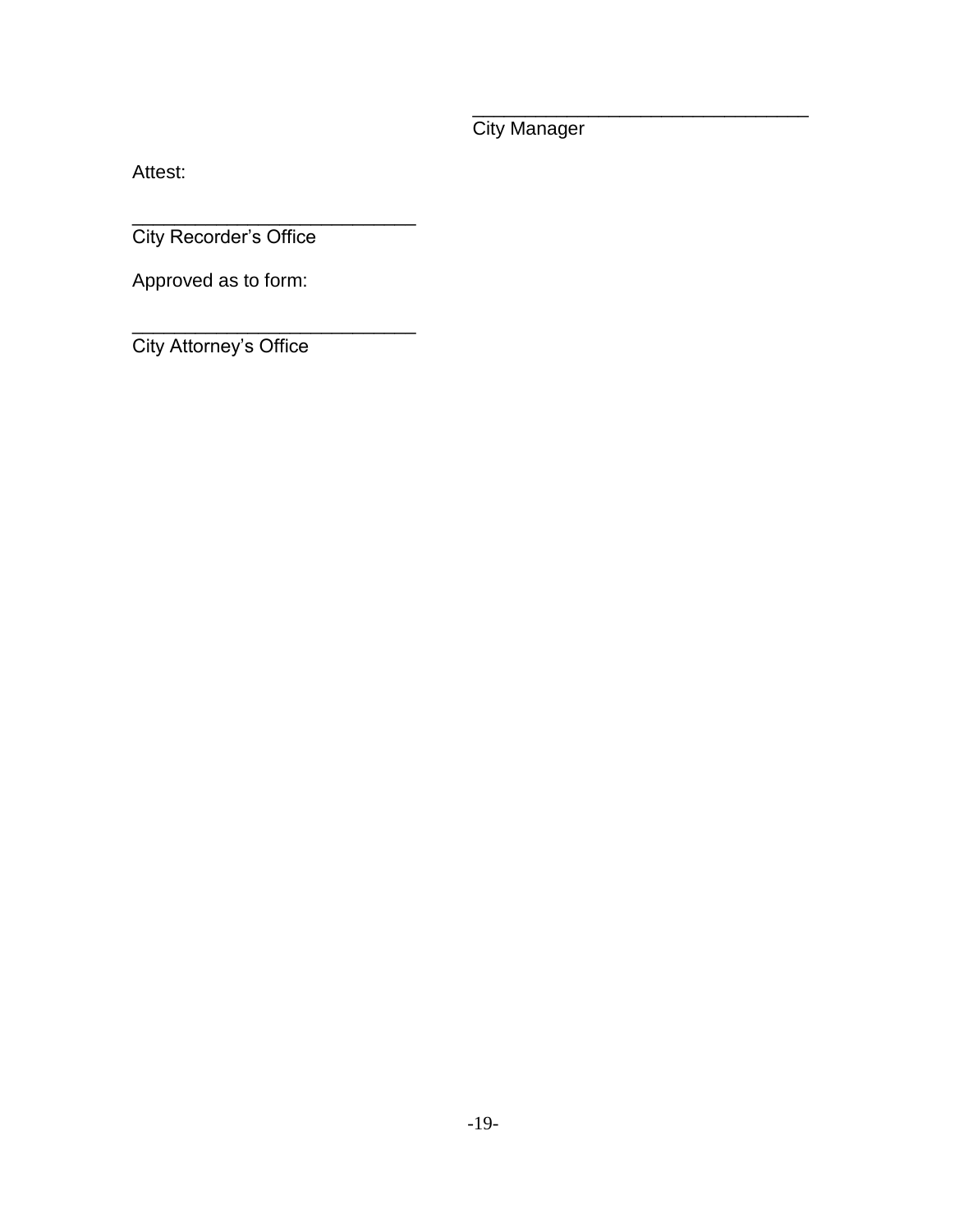#### **SERVICE PROVIDER NAME**

 Address: Address: City, State, Zip:

Tax ID#: \_\_\_\_\_\_\_\_\_\_\_\_\_\_\_\_\_\_\_\_\_\_\_\_\_ PC Business License# BL

\_\_\_\_\_\_\_\_\_\_\_\_\_\_\_\_\_\_\_\_\_\_\_\_\_\_\_\_\_\_\_\_\_\_

\_\_\_\_\_\_\_\_\_\_\_\_\_\_\_\_\_\_\_\_\_\_\_\_\_\_\_\_\_\_\_\_\_\_ **Signature** 

\_\_\_\_\_\_\_\_\_\_\_\_\_\_\_\_\_\_\_\_\_\_\_\_\_\_\_\_\_\_\_\_\_\_ Printed name

**Title** 

STATE OF UTAH (1) ) ss. COUNTY OF SUMMIT )

\_\_\_\_\_\_\_\_\_\_\_\_\_\_\_\_\_\_\_\_\_\_\_\_\_\_\_\_\_\_\_\_\_\_

On this \_\_\_\_ day of \_\_\_\_\_\_\_\_\_\_\_\_\_\_\_\_, 20\_\_, personally appeared before me \_\_\_\_\_\_\_\_\_\_\_\_\_\_\_\_\_\_\_\_\_\_\_\_\_\_\_\_\_, whose identity is personally known to me/or proved to me on the basis of satisfactory evidence and who by me duly sworn/affirmed, did say that he/she is the \_\_\_\_\_\_\_\_\_\_\_\_\_\_\_\_\_\_\_\_\_\_\_\_\_ (*title or office*) of \_\_\_\_\_\_\_\_\_\_\_\_\_\_\_\_\_\_\_\_\_\_\_\_\_\_\_\_\_\_\_\_\_\_, a \_\_\_\_\_\_\_\_\_\_\_\_\_\_\_\_\_\_\_\_\_\_\_\_\_\_\_ corporation (or limited liability company), by authority of its Bylaws/Resolution of the Board of Directors (if as to a corporation) or Operating Agreement/Member Resolution (if as to a limited liability company), and acknowledged that he/she signed it voluntarily for its stated purpose as \_\_\_\_\_\_\_\_\_\_\_\_\_\_\_\_\_\_\_\_\_\_\_ (title) for \_\_\_\_\_\_\_\_\_\_\_\_\_\_\_\_\_\_\_\_\_\_\_\_\_\_\_\_\_\_\_, a \_\_\_\_\_\_\_\_\_\_\_\_\_\_\_ corporation (or limited liability company).

Notary Public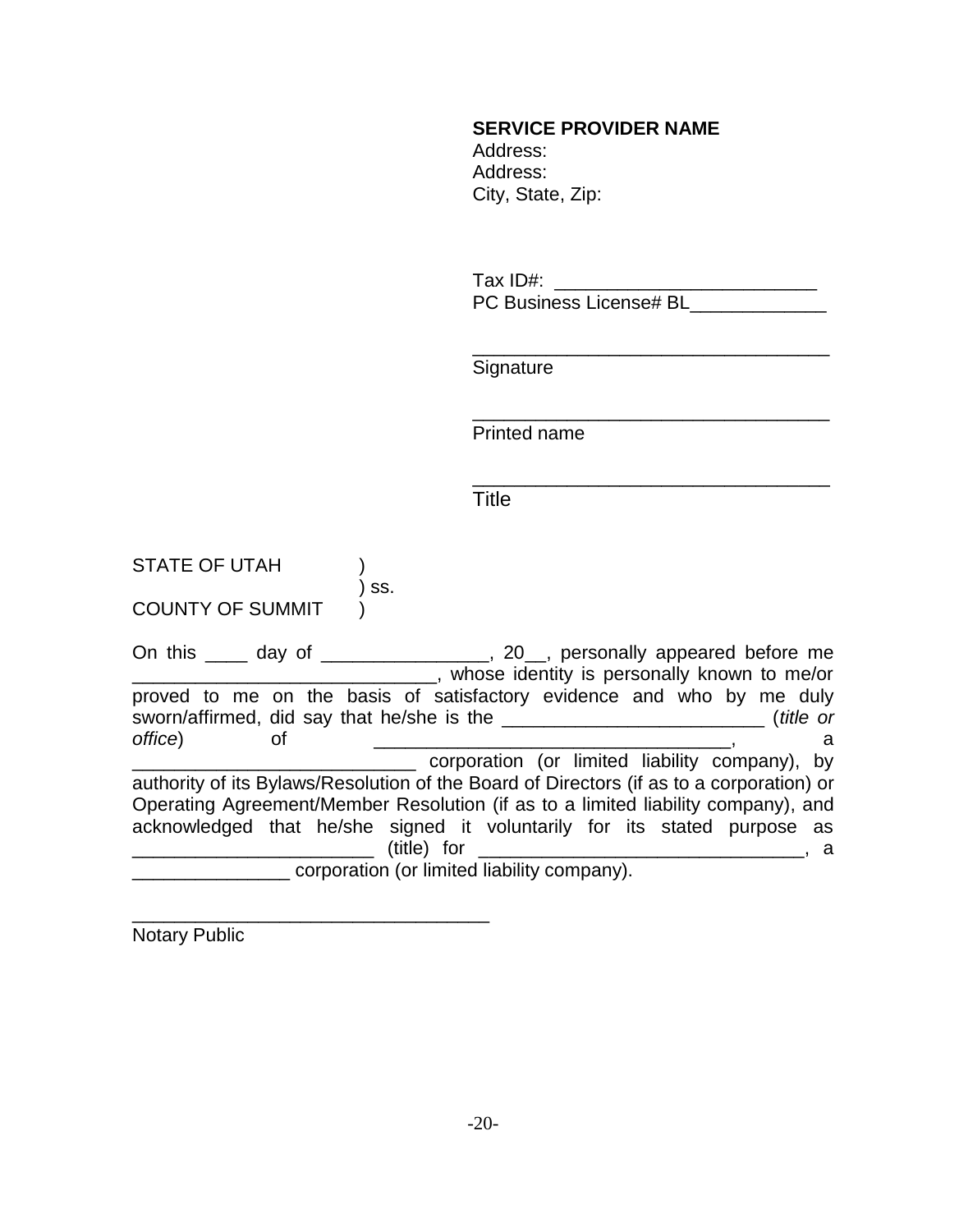# **EXHIBIT "A"**

# SCOPE OF SERVICES

- Ability to scan documents directly into software include type of scanners
- OCR documents
- Departmental security rights for multiple users
- Set up retention schedules and alert users before destruction
- Restrict access, manipulation and destruction of documents
- Import meta data from third party program, excel, or csv file
- Robust search capability
- Import documents directly from other software platforms
- Image adjustment of documents, cropping, redaction, etc.
- Public access portal
- Contract workflow with electronic signature capability
- Integrate GIS platforms (ArcGIS and Cityworks) with geo-reference capability and map display. Also, prefer a single URL to files, regardless of the storage location.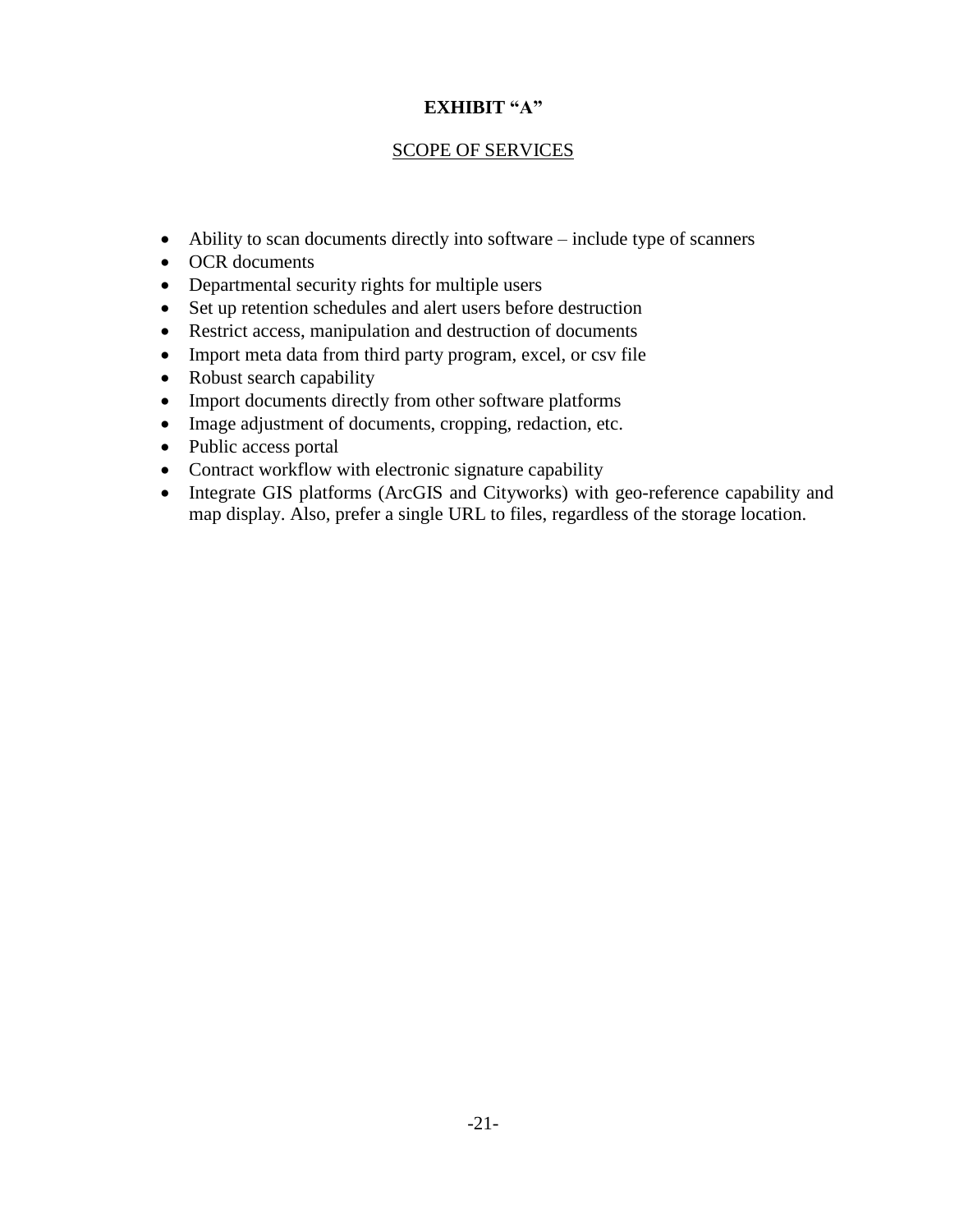### EXHIBIT "B" Technology Support, Infrastructure & Security

# **1. Definitions**

"City Data" / "information" is any data provided, shared, created or managed by the City.

"Service Provider" Is the contract holder that manages employees, contractors or affiliates having access to Park City Municipal Corporation infrastructure or data for specific defined purpose.

"Process, Processed, or Processing" means any operation or set of operations performed upon City Data, whether or not by automatic means, such as creating, collecting, procuring, obtaining, accessing, recording, organizing, storing, adapting, altering, retrieving, consulting, using, disclosing or destroying the data.

"Data Masking" The process of modifying records to conceal City Data, especially when such records are copied from a production environment to a non-production environment.

"The Information Technology Department" is responsible for the administration of this policy. If you have any questions regarding this policy, please contact the Information Technology Department 435-615-5123, 5123@parkcity.org.

"Service Provider's Third Party Security Auditor" is defined as a third party organization which provides security audits of Service Provider's Information Processing Systems.

"Provider" is defined as any company supplying a service for Service Provider's Information Processing System (such as a Data Center, Managed Service, or Data Circuit).

"Security Breach" is defined as an unauthorized access to Service Provider's software or Data Center facilities, Information Processing Systems or networks used to service, store, or access City Data.

"Sensitive Information" is defined as any Personally Identifiable Information or any information not publicly available (i.e. – clients, passwords, financial information, employee information, schedules, technology infrastructure, closed reports, draft notes, etc.).

"Written Request of the City" is defined as a request received by Service Provider by a City on official letter head signed by an officer of the City.

# **2. Information Classification**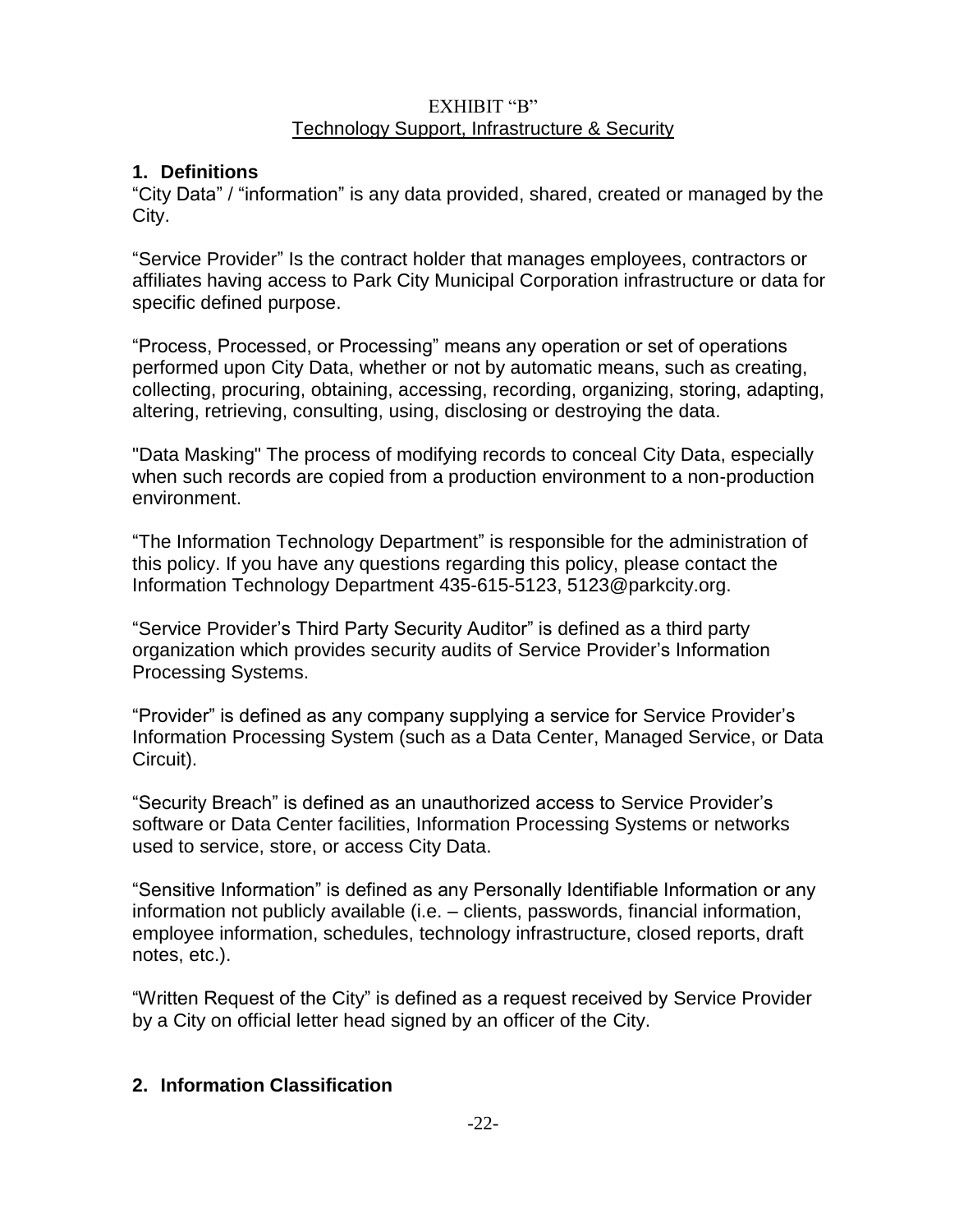Classification is used to promote proper controls for safeguarding the confidentiality of information. Regardless of classification the integrity and accuracy of all classifications of information must be protected. The classification assigned and the related controls applied are dependent on the sensitivity of the information. Information must be classified according to the most sensitive detail it includes. Information recorded in several formats (e.g., source document, electronic record, report) must have the same classification regardless of format. The following levels are to be used when classifying information:

### **3. Internal Information**

Internal Information is intended for unrestricted use within PCMC, and in some cases within affiliated organizations such as Service Provider business partners for non-sales purposes. This type of information is already widely-distributed within PCMC, or it could be so distributed within the organization without advance permission from the information owner. Examples of Internal Information may include: personnel directories, internal policies and procedures, most internal electronic mail messages.

Any information not explicitly classified as Sensitive Information, PII or Public will, by default, be classified as Internal Information.

Unauthorized disclosure of this information is not permitted.

### **4. Public Information**

Public Information has been specifically approved for public release by a designated authority within each entity of Service Provider. Examples of Public Information may include material posted to approved public internet web pages.

This information may be disclosed outside of Service Provider.

# **5. Security Policy**

Formal Security Policy. Consistent with the requirement of this Document, Service Provider will create and provide to City an information security policy that is approved by Service Provider's management, published and communicated and agreed to be adhered to by all Service Provider's employees, contractors and affiliates.

Security Policy Review. Service Provider will review the information security policy at planned intervals or if significant changes occur to ensure its continuing suitability, adequacy, and effectiveness and may revise such policy, from time to time. Changes resulting in a lower standard of security or service must be agreed to by PCMC prior to adoption.

# **6. Asset Management.**

Acceptable Use. Service Provider will implement policies and procedures for the acceptable use of information and assets which is no less restrictive than industry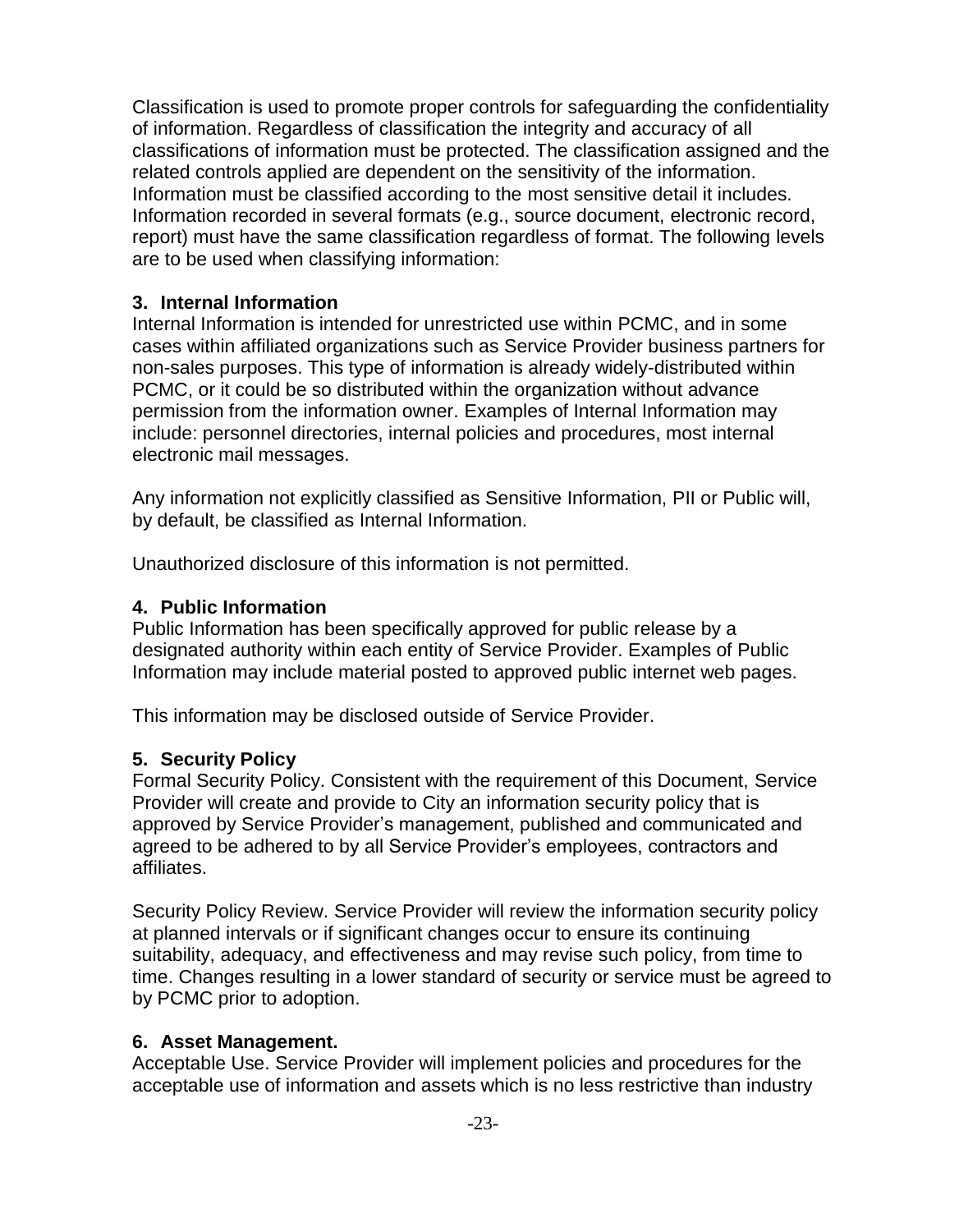best practice for the classification of such Information and consistent with the requirements of this Document.

Equipment Use While on City Premises. While on City's premises, Service Provider will not connect hardware (physically or via a wireless connection) to City internal systems or networks unless necessary for Service Provider to perform Processing under this Document. This hardware is subject to be inspected and, or, scanned by PCMC IT Department directly or by automated means before use.

Personally-owned Equipment: Sensitive Information, with the exception of Business Contact Information, may not be stored on any employee owned equipment.

# **7. Human Resources Security**

Removal of Access Rights. The access rights of all Service Provider employees to Service Provider Information Processing Systems or media containing Sensitive Information will be removed immediately upon termination of their employment, contract or agreement, or adjusted upon change.

### **8. Physical and Environmental Security.**

Secure Areas. Service Provider will secure all areas, including loading docks, holding areas, telecommunications areas, cabling areas and off-site areas that contain Information Processing Systems or media containing information by the use of appropriate security controls in order to ensure that only authorized personnel are allowed access and to prevent damage and interference. The following controls will be implemented:

Visitors to secure areas will be supervised.

### **9. Geographic Data Centers**

Service Provider's data centers are geographically distributed and employ a variety of physical security measures. The technology and security mechanisms used in these facilities may vary depending on local conditions such as building location and regional risks. The standard physical security controls implemented at each Service Provider data center include the following: custom designed electronic card access control systems, alarm systems, interior and exterior cameras, and security guards. Access to areas where systems, or system components, are installed or stored are segregated from general office and public areas such as lobbies. The areas are centrally monitored for suspicious activity, and the facilities are routinely patrolled by security guards.

### **10.Environmental Security**

Service Provider will protect equipment from power failures and other disruptions caused by failures in supporting utilities. To minimize service interruption due to hardware failure, natural disaster, or other catastrophe, Service Provider implements a disaster recovery program at all of its data centers. This program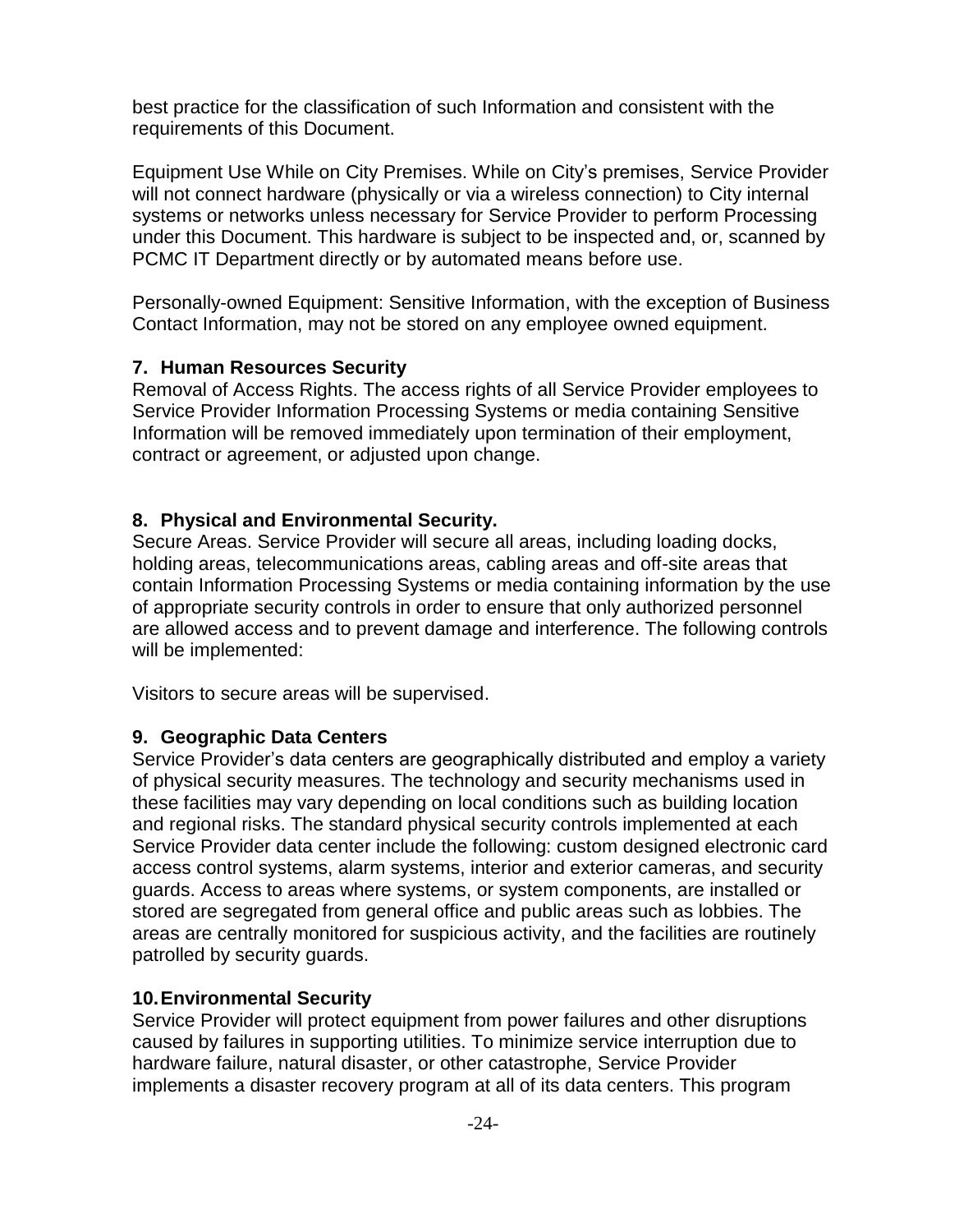includes multiple components to minimize the risk of any single point of failure.

# **11.Role Based Access**

Service Provider restricts access to its data centers based on role, not position. As a result, most senior executives at Service Provider do not have access to Service Provider data centers

# **12.Communications and Operations Management.**

Protections Against Malicious Code. Service Provider will implement detection, prevention, and recovery controls to protect against malicious software, which is no less than current industry best practice and perform appropriate employee training on the prevention and detection of malicious software.

Back-ups. Service Provider will perform appropriate back-ups of Service Provider Information Processing Systems and media containing City Data every business day with end-of-month copy stored for 1-year in order ensuring services and service levels described in this Document. Service Provider maintains a plan for responding to a system emergency or other occurrence (for example, fire, vandalism, system failure and natural disaster) that damages systems that contain Sensitive Information and Internal Information.

Media Handling. Service Provider will protect against unauthorized access or misuse of City Data contained on media.

Media and Information Disposal. Service Provider will securely and safely dispose of media containing Sensitive Information:

Maintaining a secured disposal log that provides an audit trail of disposal activities.

# **13.Exchange of Information**

To protect confidentiality and integrity of Sensitive Information in transit, Service Provider will:

Perform an inventory, analysis, and risk assessment of all data exchange channels (including, but not limited to , SFTP, HTTP, HTTPS, SMTP, modem and fax) to identify and mitigate risks to Sensitive Information from these channels.

Monitor and inspect all data exchange channels to detect unauthorized information releases.

Ensure that appropriate security controls using approved data exchange channels are employed when exchanging Sensitive Information.

### **14.Monitoring**

To protect against unauthorized access or misuse of Sensitive Information residing on Service Provider Information Processing Systems, Service Provider will: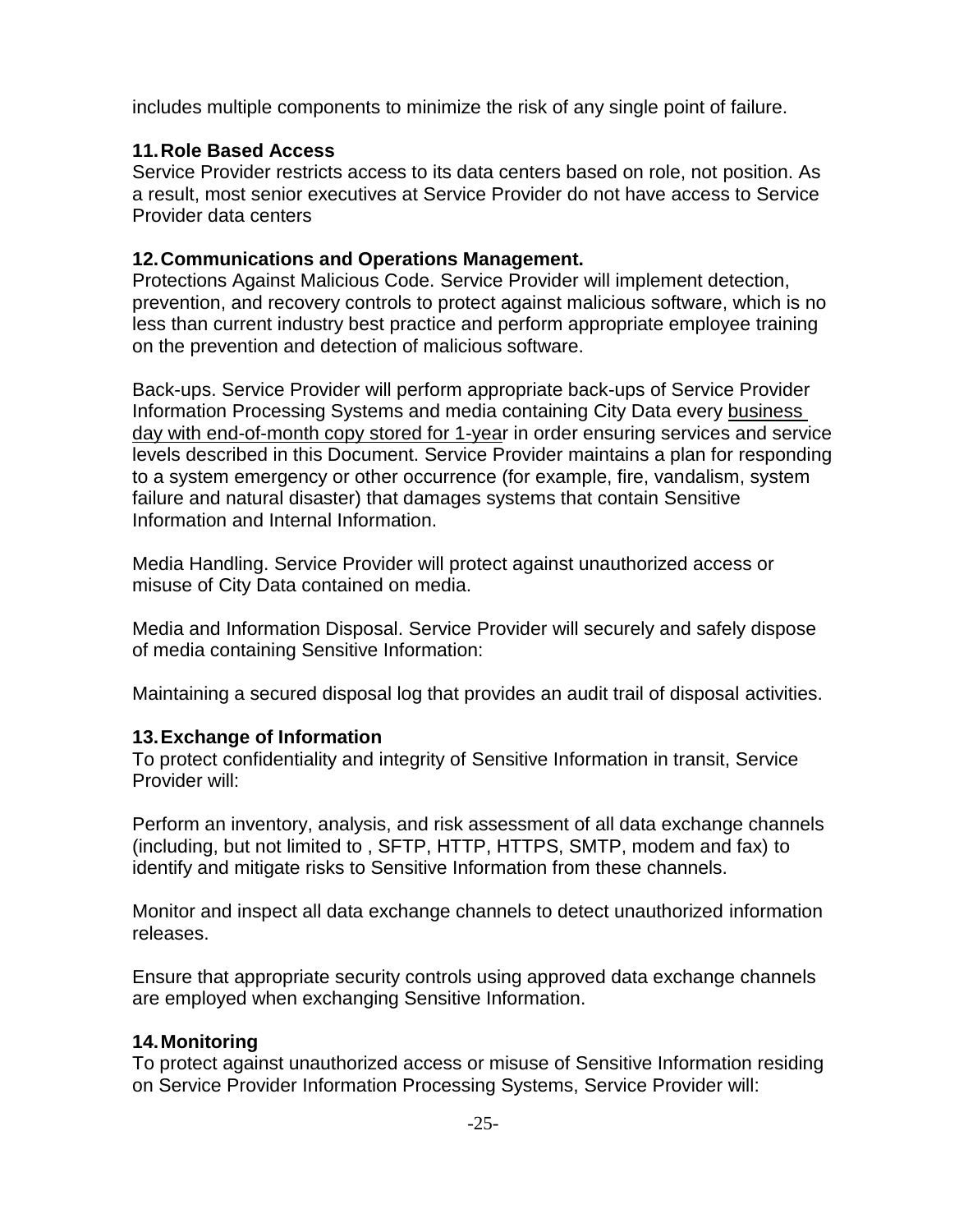Employ current industry best practice security controls and tools to monitor Information Processing Systems and log user activities, exceptions, unauthorized information processing activities, suspicious activities and information security events. Logging facilities and log information will be protected against tampering and unauthorized access. Logs will be kept for at least 180 days.

Perform frequent reviews of logs and take necessary actions to protect against unauthorized access and implement policy and infrastructure as needed.

At Written Request of the City, make logs available to City to assist in investigations.

Ensure that the time clocks of all relevant Information Processing Systems are synchronized using a national or international time source.

Ensure common configuration and patch management information is maintained.

Based on the periodic assessment, measures will be implemented that reduce the impact of the threats by reducing the amount and scope of the vulnerabilities.

# **15.Access Control**

User Access Management. To protect against unauthorized access or misuse of Sensitive Information a formal user registration and de-registration procedure for granting and revoking access and access rights to all Service Provider Information Processing Systems.

Employ a formal password management process using authentication and authorization controls that are designed to protect against unauthorized access.

Perform recurring reviews of Service Provider employees' access and access rights to ensure that they are appropriate for the users' role.

# **16.User Responsibilities**

To protect against unauthorized access or misuse of Sensitive Information residing on Service Provider Information Processing Systems, Service Provider will:

Ensure that Service Provider Information Processing Systems users follow current security practices in the selection and use of sufficiently strong passwords.

Ensure that unattended equipment has appropriate protection to prohibit access and use by unauthorized individuals.

Ensure that Sensitive Information contained at employee workstations, including but not limited to paper and media display screens, is protected from unauthorized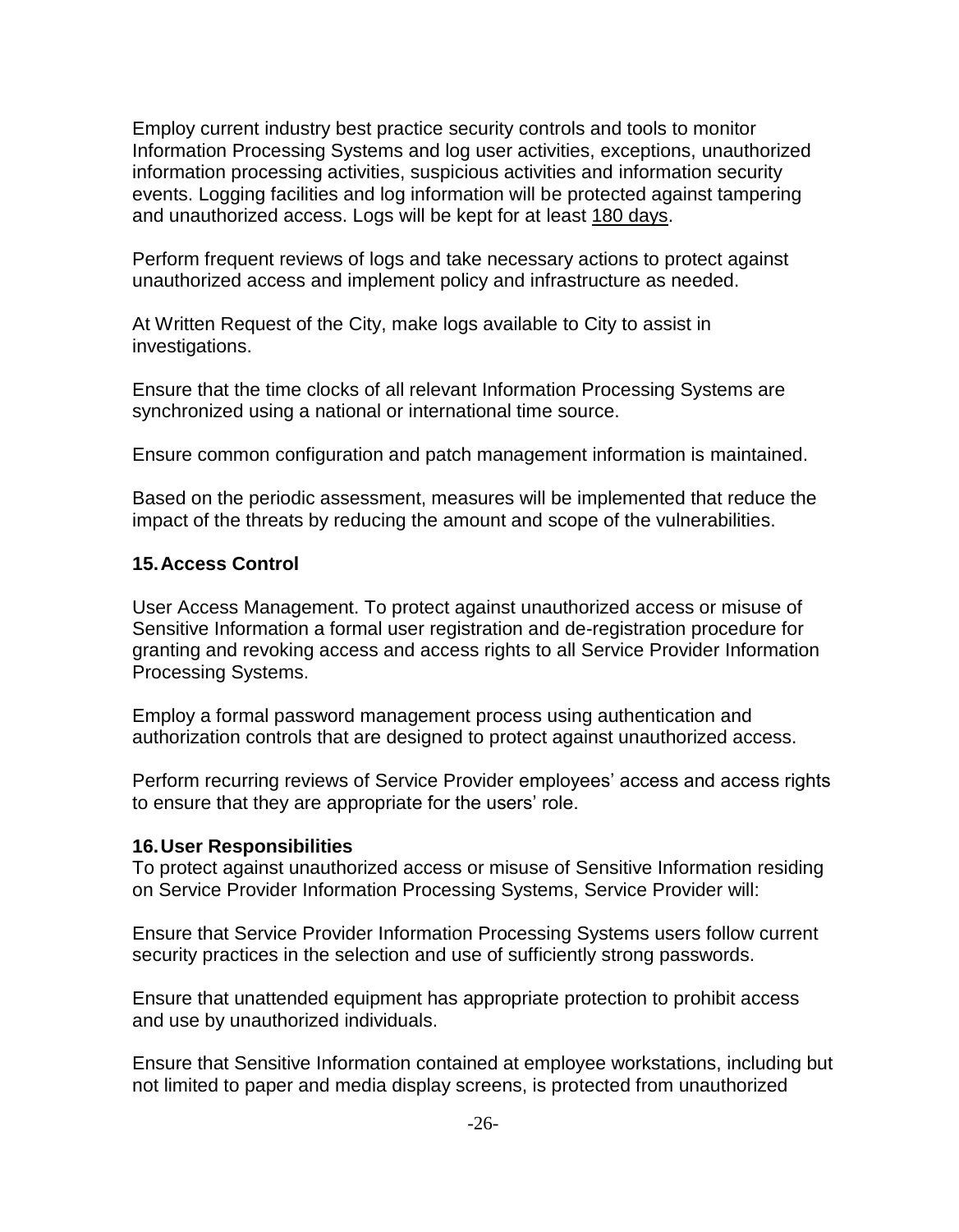access and/or utilizes Data Masking.

### **17.Network Access Control**

Access to internal, external and public network services that allow access to Service Provider Information Processing Systems shall be controlled. Service Provider will:

Ensure that current industry best practice standard authentication mechanisms for network users and equipment are in place and updated as necessary.

Ensure electronic perimeter controls are in place to protect Service Provider Information Processing Systems from unauthorized access.

Ensure sufficient authentication methods are used to control access by remote users.

Ensure physical and logical access to diagnostic and configuration ports is controlled.

### **18.Operating System Access Control**

To protect against unauthorized access or misuse of Sensitive Information residing on Service Provider Information Processing Systems, Service Provider will:

Ensure that access to operating systems is controlled by a secure log-on procedure and limited to role based necessity.

Ensure that Service Provider Information Processing System users have a unique identifier (user ID). This account is used to identify each person's activity on Service Provider's Information Processing Systems network, including any access to employee or City data.

Ensure that the use of utility programs that are capable of overriding system and application controls are highly restricted and tightly controlled, with access limited to those employees whose specific job function requires such access.

Ensure that inactive sessions are automatically terminated when technically possible after a defined period of inactivity.

Employ idle time-based restrictions on connection times when technically possible to provide additional security for high risk applications.

Ensure that current industry best practice standard authentication mechanisms for wireless network users and equipment are in place and updated as necessary.

Ensure authentication methods are used to control access by remote users, with unique User Identifiers.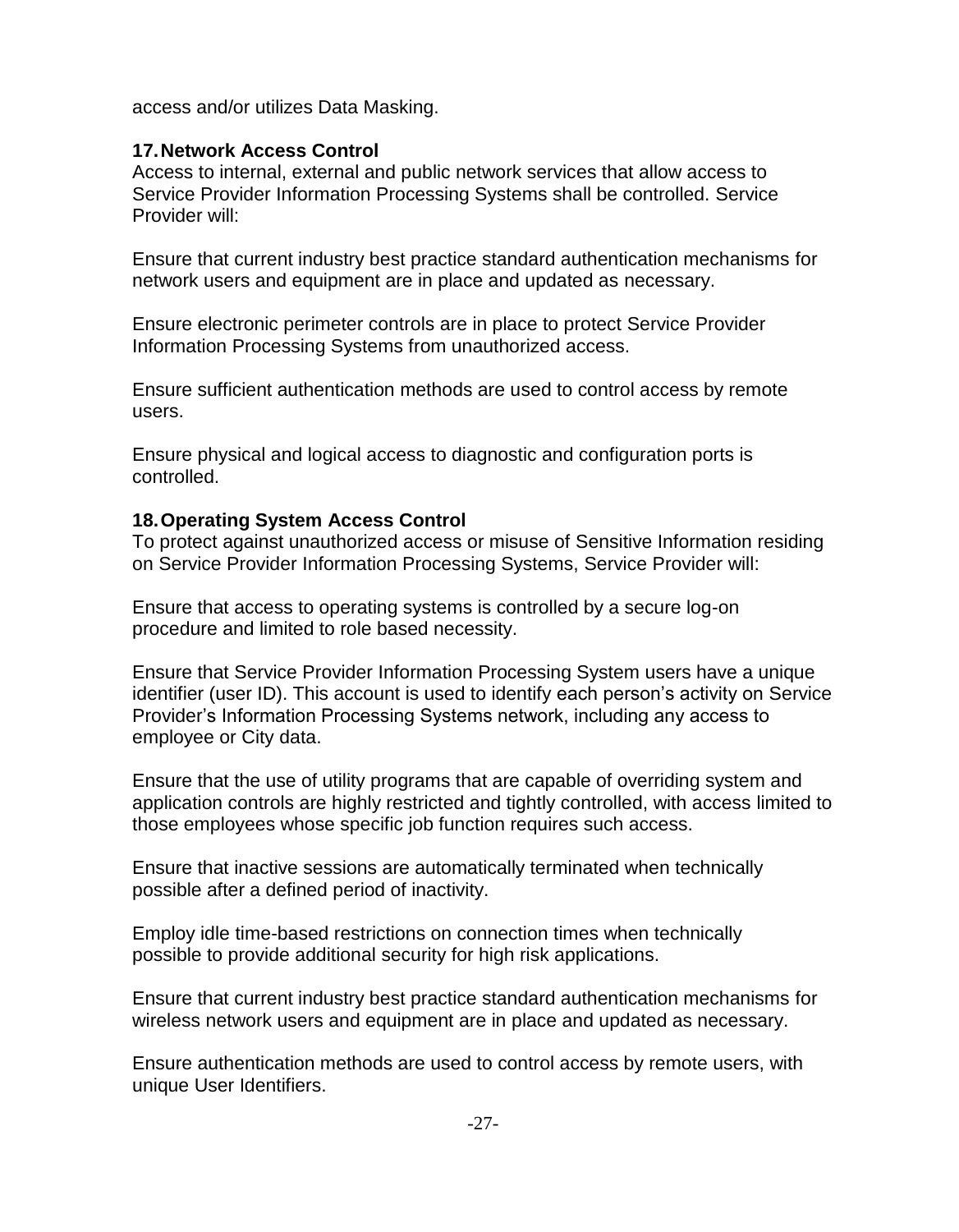### **19. Information Systems Acquisition, Development and Maintenance**

Security of System Files. To protect City Information Processing Systems and system files containing information, Service Provider will ensure that access to source code is restricted to authorized users whose specific job function necessitates such access.

Security in Development and Support Processes. To protect City information Processing Systems and system files containing Sensitive Information, Service Provider will:

Employ industry best practice security controls to minimize information dissemination.

Employ oversight quality controls and security management of outsourced software development.

Employ regular code reviews covering security vulnerabilities, including but not limited to buffer overflow, SQL injection, input validation, and commonly used vector attacks.

#### **20.Information Security Incident Management**

Reporting Information Security Events and Weaknesses. To protect City Information Processing Systems and system files containing information, Service Provider will:

Implement a process to ensure that Information Security Events and Security Breaches are reported through appropriate management channels as quickly as possible.

Train all employees, contractors, users of information systems and services regarding the report of any observed or suspected Information Security Events and Security Breaches.

Notify City by email or phone as soon as possible of all Information Security Events and Security Breaches. Following any such event or breach, Service Provider will promptly notify City whether or not Sensitive Information was compromised or released to unauthorized parties, the data affected and/or the details of the event or breach.

### **21. Business Continuity Management**

Business Continuity Management Program. To ensure services and service levels described in this Document, Service Provider will:

Develop and maintain a process for business continuity throughout the organization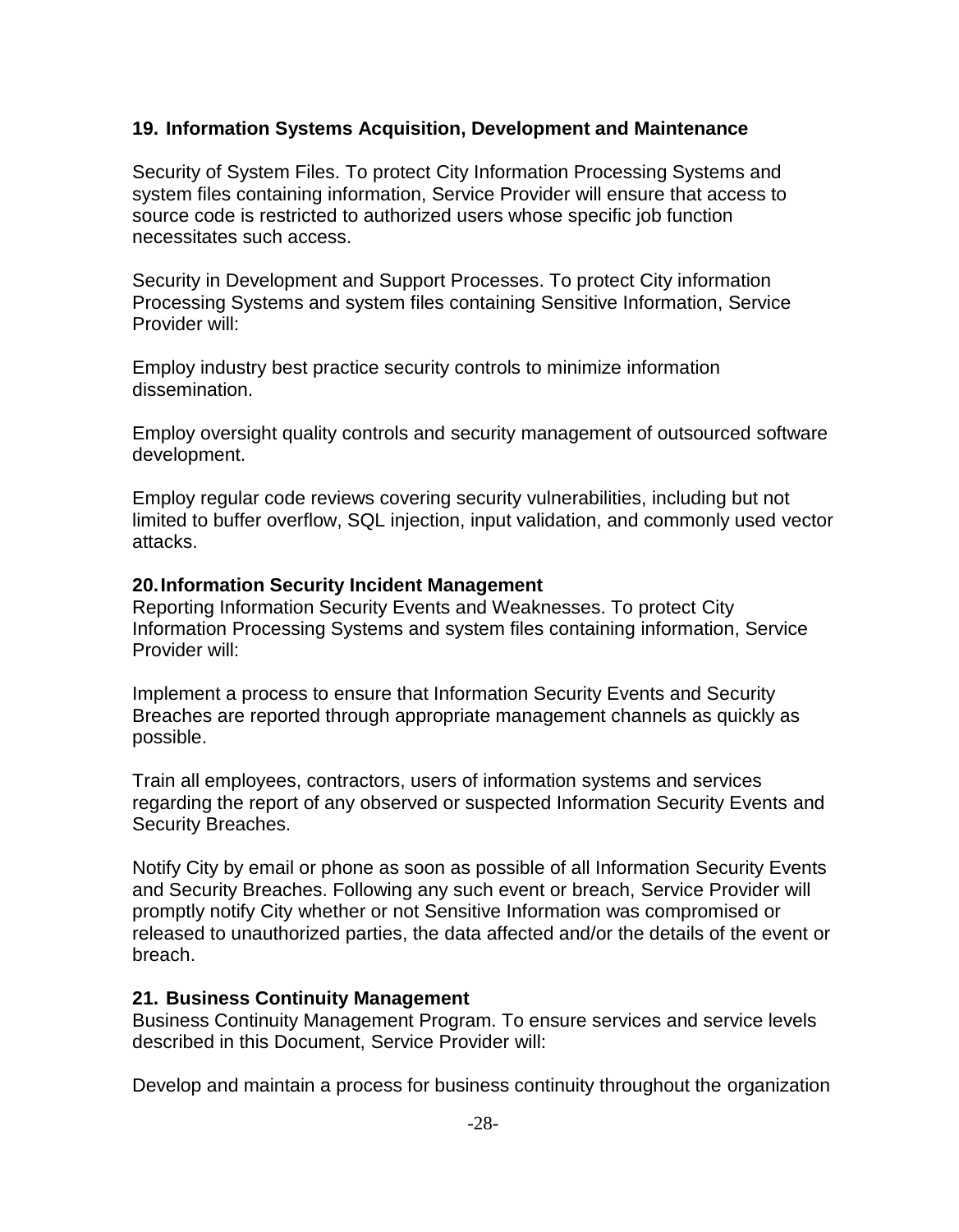that addresses the information security requirements needed for Service Provider's and its Providers' business continuity so that the provision of products and/or services provided is uninterrupted.

Maintain efforts to identify events that may cause interruptions to business processes, along with the probability and impact of such interruptions and the consequences for information security.

Develop and implement plans to maintain or restore operations and ensure availability of information at the required level and in the required time scales following interruption to, or failure of, critical business processes and provide City a copy of the same upon Written Request of the City.

Disaster Recovery. Service Provider has appropriate and reasonable disaster recovery measures in place designed to prevent any interruptions in Service to the City. Service Provider has established disaster contingency plans governing processes following a breach incident, which in particular address the following issues: (i) safety of personnel and third parties, (ii) losses of communications capability (e.g., voice, fax, data), (iii) loss of computer processing capabilities, and (iv) loss of access to physical office facilities.

### **22. Security Assessments**

Initial and Recurring Security Assessments. Service Provider's Third-Party Security Auditor shall perform weekly static scans, monthly dynamic scans, and annual penetration testing. The results of these audits are available to Service Provider and the City with execution a Confidentiality Agreement with Service Provider.